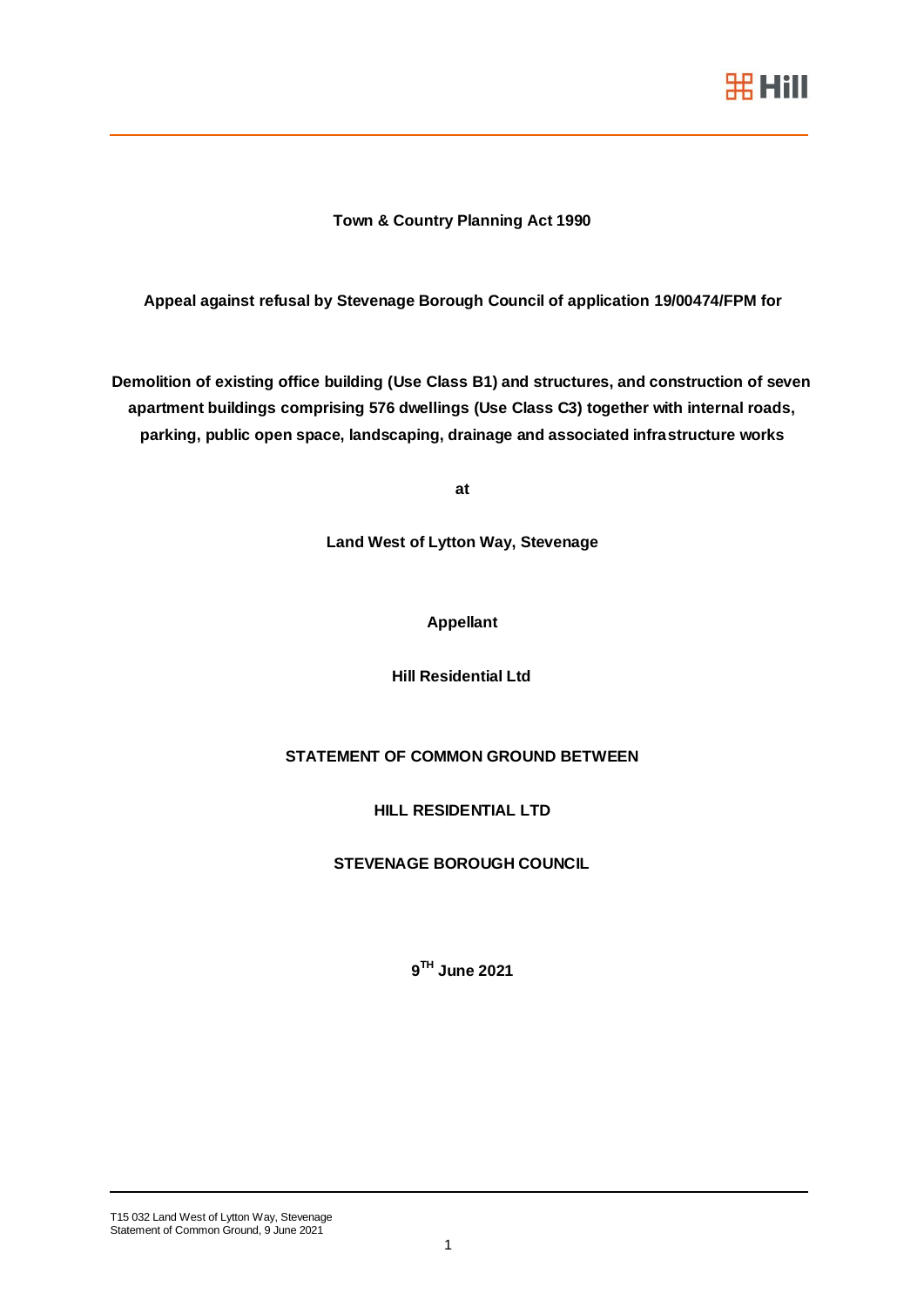

- **Introduction**
- **Planning application**
- **Site description**
- **Planning history**
- **Planning policy**
- **Matters agreed**
- **Matters not agreed**
- **Draft Heads of Terms for S106 obligation**
- **Draft conditions**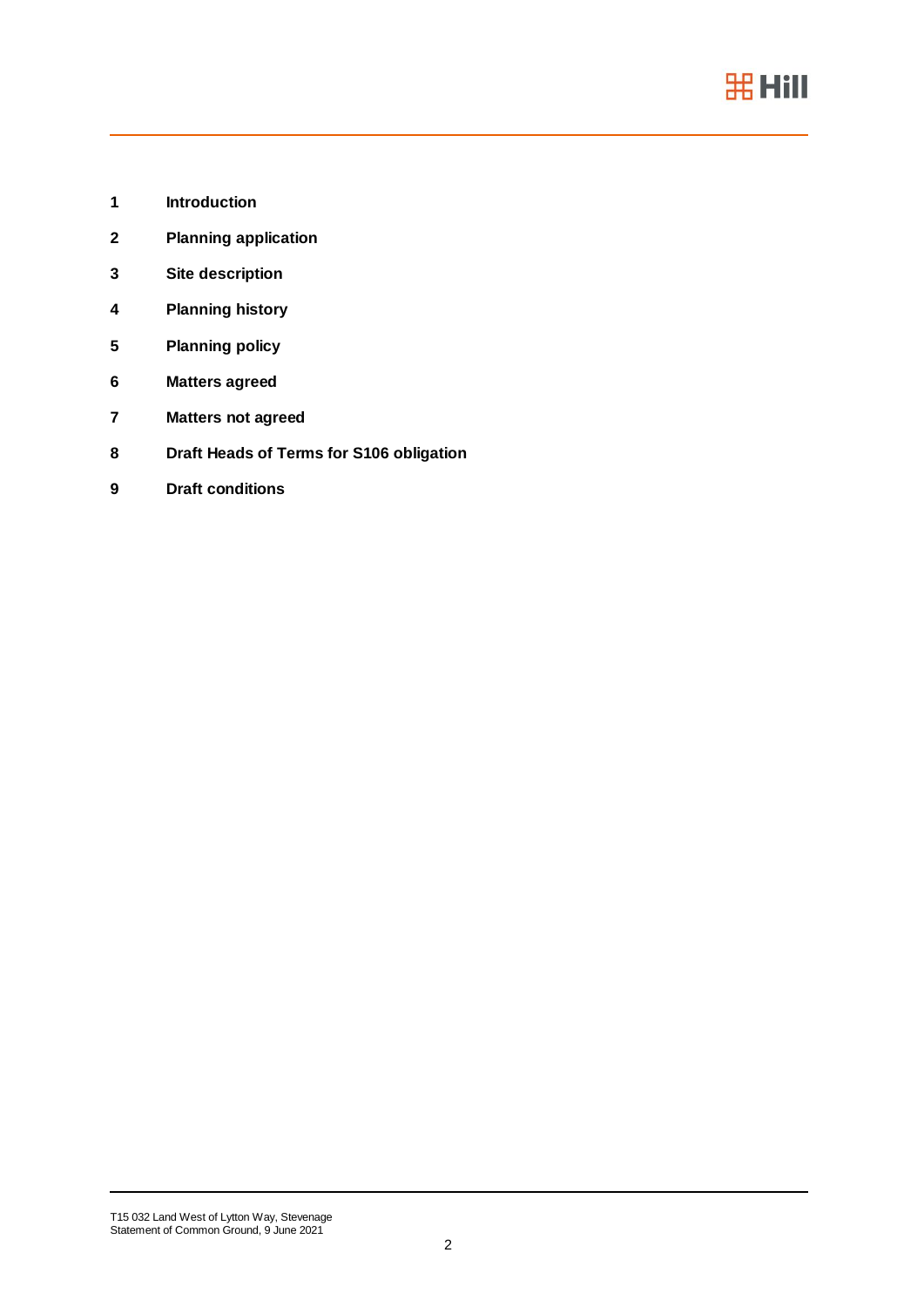

# **1 Introduction**

1.1 This Statement of Common Ground (SoCG) has been agreed by Hill Residential Ltd ("the Appellant") and Stevenage Borough Council as the Local Planning Authority (LPA). It relates to an appeal against the LPA's refusal to grant planning permission for application reference 19/00474/FPM – for the *Demolition of existing office building (Use Class B1) and structures, and construction of seven apartment buildings comprising 576 dwellings (Use Class C3) together with internal roads, parking, public open space, landscaping, drainage and associated infrastructure works* ("the Appeal Scheme").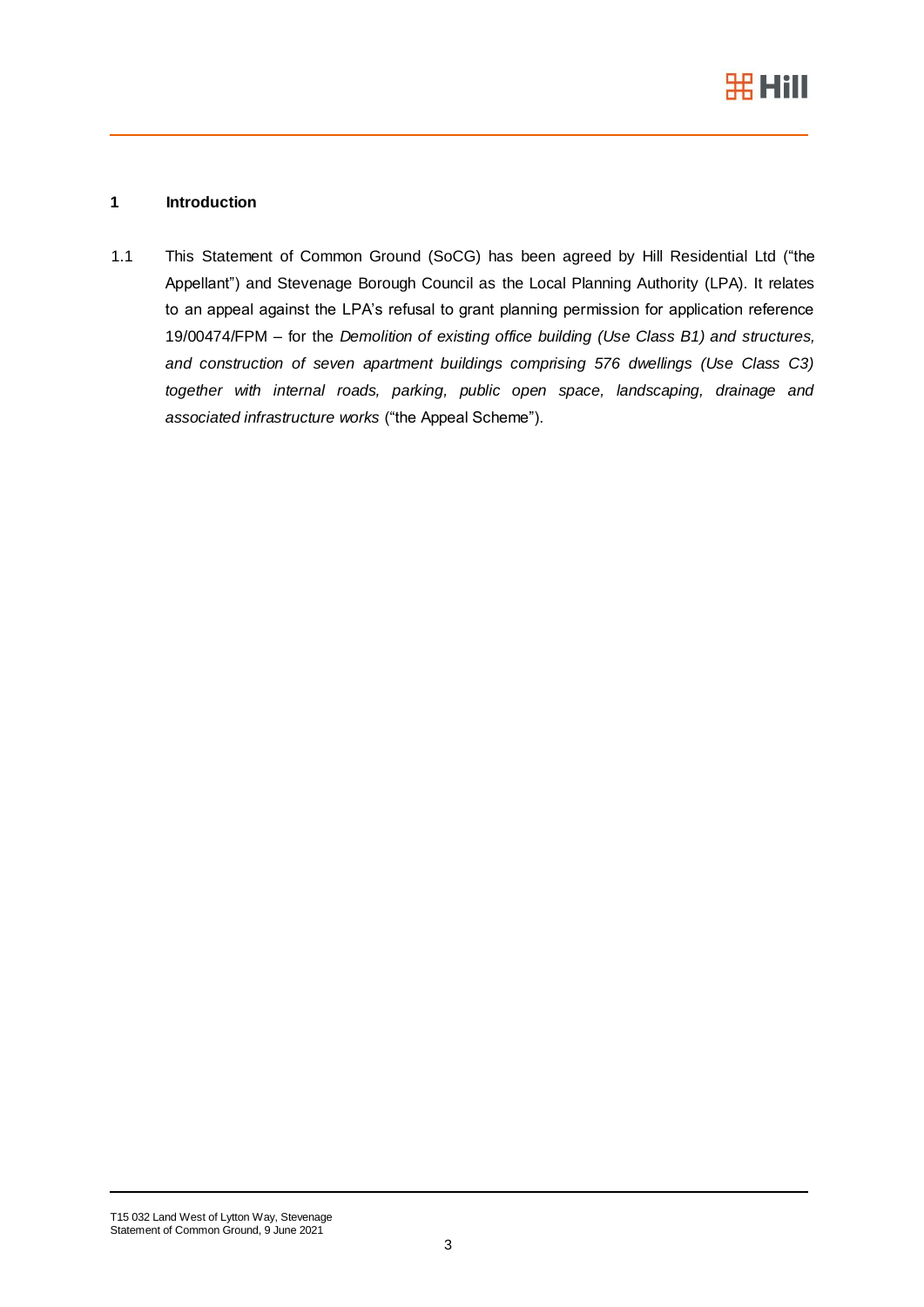

## **2 Planning application**

2.01 On  $1<sup>st</sup>$  August 2019, the Appellant submitted, via the Planning Portal, a full planning application to Stevenage Borough Council (SBC) for

*Demolition of existing office building (Use Class B1) and structures, and construction of seven apartment buildings comprising 576 dwellings (Use Class C3) together with internal roads, parking, public open space, landscaping, drainage and associated infrastructure works*

on land to the west of Lytton Way Stevenage, SG1 1AG.

- 2.02 The application was validated on  $8<sup>th</sup>$  August 2019 and given the reference 19/00474/FPM.
- 2.03 A request for a Screening Opinion under the Town and Country Planning (Environmental Impact Assessment) Regulations 2011 for a development of 540 dwellings had been submitted to SBC on 14th November 2016. On 6th December 2016, the council issued its Screening Opinion that the potential impacts would not be considered significant and therefore that an Environmental Impact Assessment was not required.
- 2.04 The application was reported to the Council's Planning Committee on  $3<sup>rd</sup>$  March 2020 with a recommendation for approval. Members resolved to refuse the application, contrary to the recommendation of officers.
- 2.05 The application was refused by way of notice dated  $6<sup>th</sup>$  March 2020.
- 2.06 On  $24<sup>th</sup>$  June 2020 the Appellant gave SBC and the Planning Inspectorate notice that it intended to appeal the refusal.
- 2.07 On  $8<sup>th</sup>$  July 2020 the Appellant submitted this appeal.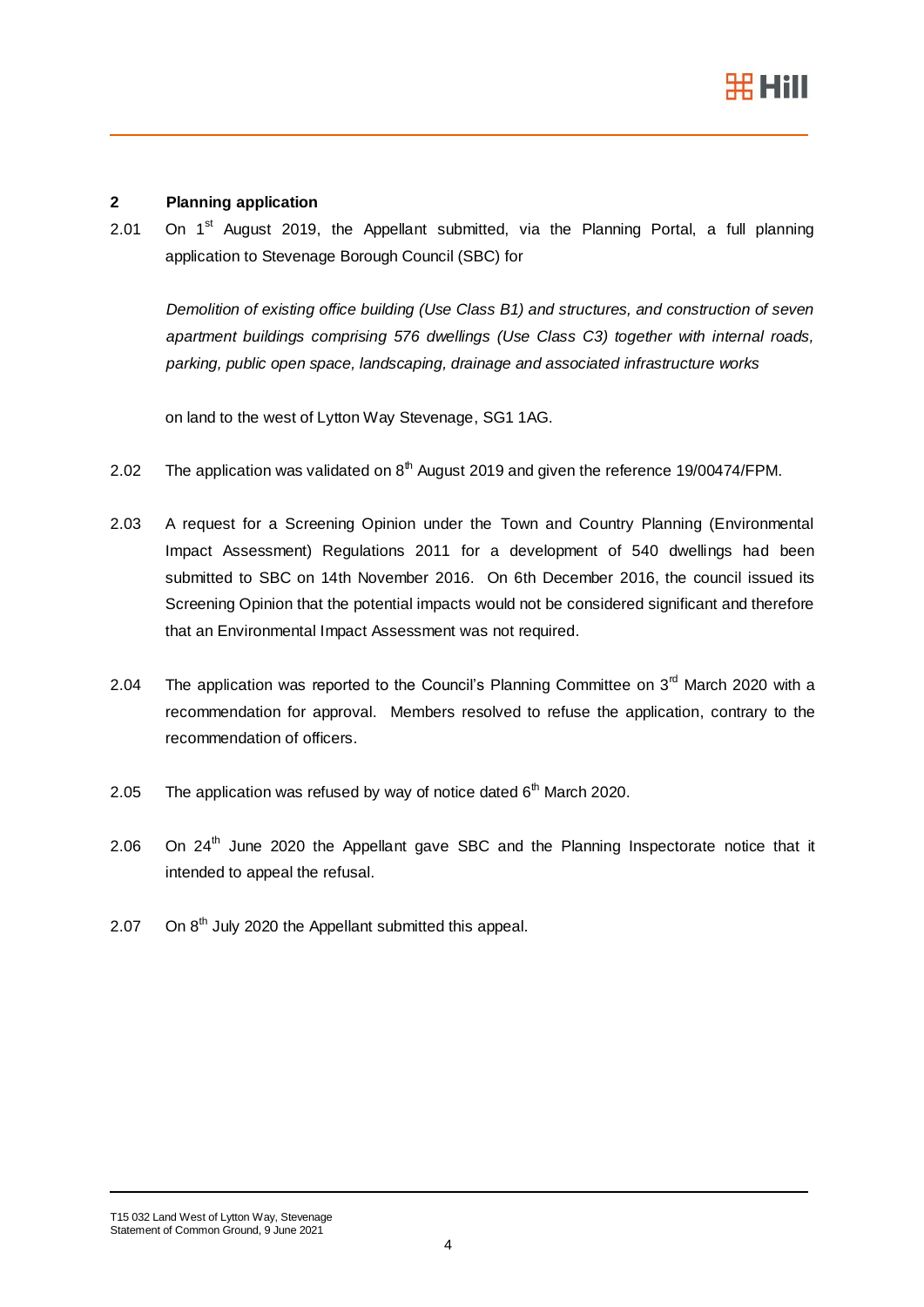

## **3 Site description**

- 3.01 The application site measures approximately 2.75 hectares in area and is located close to the roundabout junction of Lytton Way and Fairlands Way. The site comprises a former, primarily glazed, office building known locally as the Icon, comprising five storeys of commercial space (equivalent in height to a 6/7 storey residential building).
- 3.02 The site is bordered to the west by the East Coast Main Line railway beyond which are residential properties in Kilby Road/Watson Road and to the east the site adjoins Lytton Way where the vehicular access to the site is taken from. The northern boundary of the site adjoins Trinity Road which forms an arm of a major 4 arm roundabout. The southern edge is formed by the Fairlands Way arm of another major 4-arm roundabout.
- 3.03 The existing building is a large office building (Use Class B1) constructed in the 1980s and is a prominent feature in Stevenage. The office building comprises 11,316 sqm gross internal area, 12,783 sq.m. gross external area (GEA). The building footprint is multi-angled across the site with large glazing elevations. The building features a large ground floor reception and full height atrium area. Undercroft parking exists as well as additional open parking areas interspersed with small maintained green spaces.
- 3.04 The site lies in a transitional zone on the north-western edge of the Town Centre and to the south of the Old Town, beyond the Conservation Area. The site is located beyond the Town Centre Conservation Area.
- 3.05 Stevenage railway station is located within a 10 minute walk to the south. The station provides key connections to surrounding towns and cities including Kings Cross station which is a 25 minute train journey with trains leaving every 10 minutes during peak times.
- 3.06 The office building was most recently occupied by Betfair and TalkTalk and was vacated in January 2017, following a lengthy period of under-occupancy. The site is not allocated for any specific use in the recently adopted Stevenage Borough Local Plan.
- 3.07 The central and western part of the site is largely flat although embankments on the eastern edge of the site slope gently down towards Lytton Way, whilst sloping upwards steeply towards the rail line on the western side. A network of pedestrian and cycle routes run along the eastern edge of the site and provide linkages to the railway station, the town centre and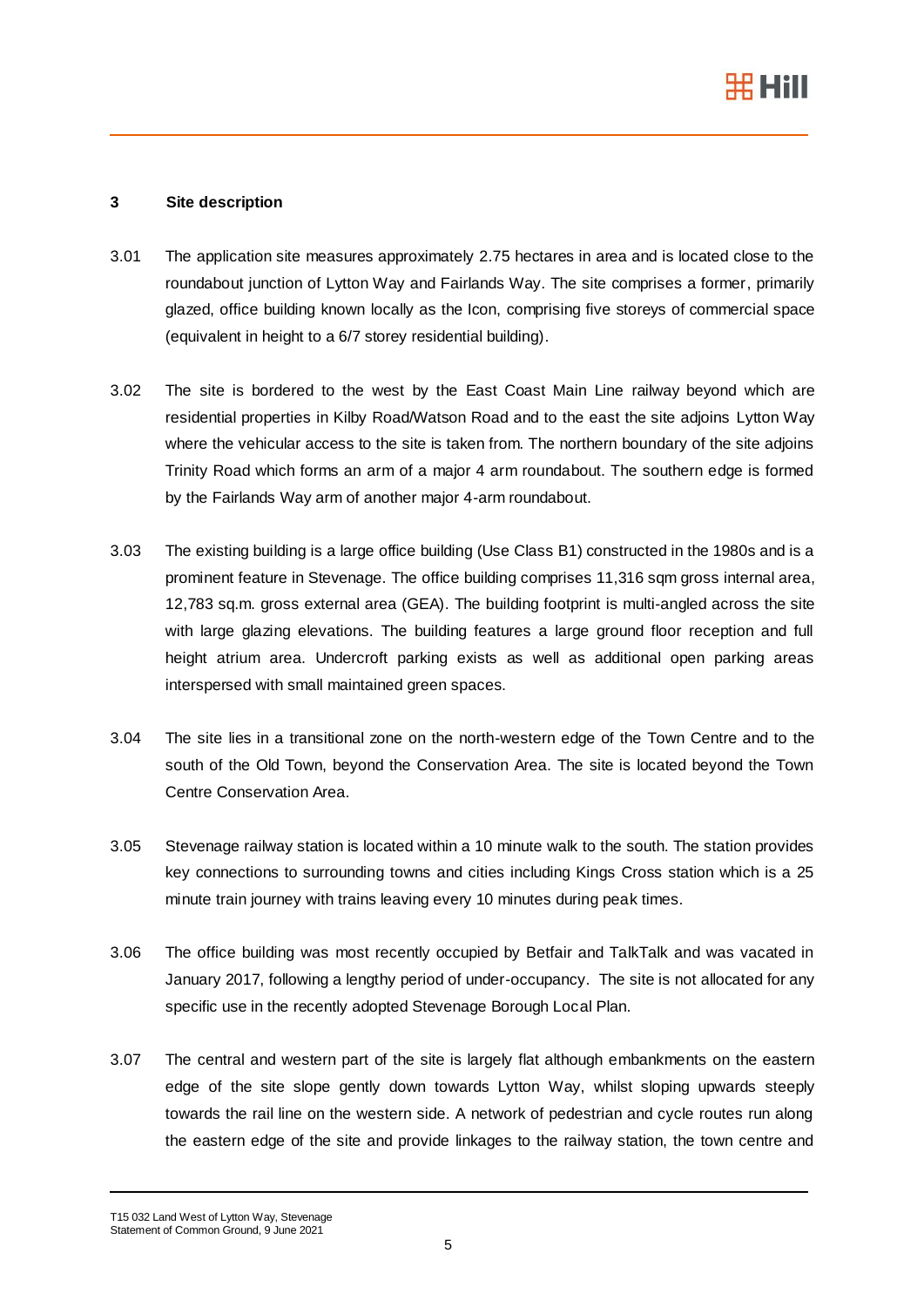

other areas of central Stevenage. The nearest bus stops are located on Chequers Bridge Road (northbound), the A1155 Fairlands Way/ Argyle Way (westbound); and Gunnels Wood Road (eastbound).

- 3.08 The eastern edge of the application site is formed by the embankment which is vegetated by mature trees and shrubs. None of the trees at the site are subject to any statutory protection.
- 3.09 The site is situated within 1.3km of Knebworth Woods Site of Special Scientific Interest and within 880m of Six Hills Common Local Wildlife Site. The site contains a mix of habitats which have been judged to be of limited ecological value. No protected or priority species have been found at the site.
- 3.10 The site is situated within Flood Zone 1.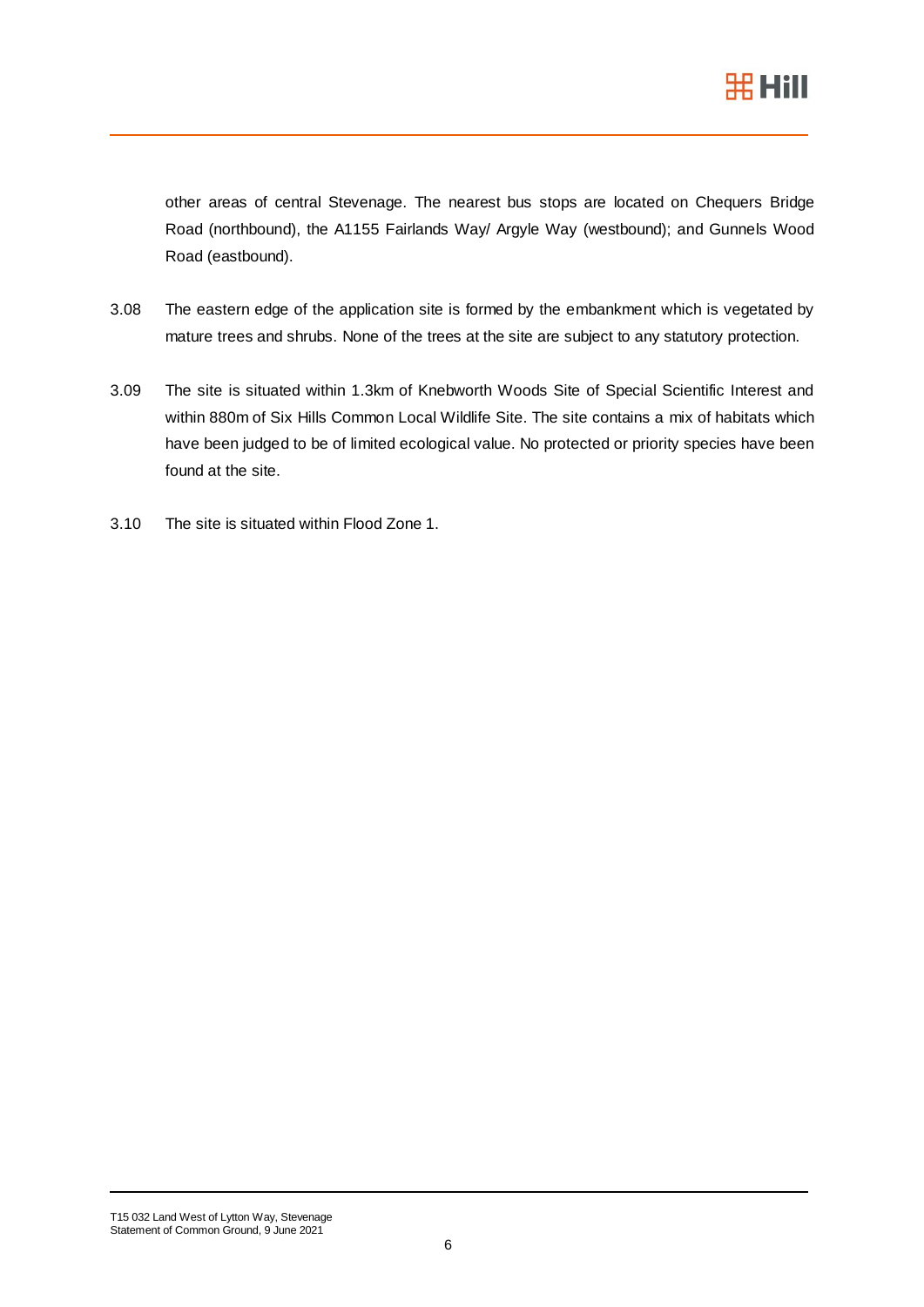

## **4 Relevant Planning History**

- 4.01 The site's planning history (as taken from the Officer's Report to Committee) is as follows:
	- 2/0095/85 Permission granted under ref in May 1985 for office development in two phases with ancillary car parking landscaping and access bridge on to Lytton Way.
	- 99/00225/FP Permission granted  $16<sup>th</sup>$  July 1999 for new entrance lobby, new canopy and associated landscaping works adjacent to new entrance.
	- 99/00493/FP Permission granted 17<sup>th</sup> January 2000 for fire escape and elevational changes to rear of building.
	- 00/00286/FP Permission granted  $28<sup>th</sup>$  July 2000 for alteration to Car Park to Provide Additional 37 Spaces.
	- 02/00562/OP Outline planning permission granted  $5<sup>th</sup>$  March 2003 for a four storey building on existing car park, comprising 2,790 square metres gross floorspace, for use within Class B1 (business use).
	- $14/00417/AD$  Permission granted  $24<sup>th</sup>$  September 2014 for Installation of 1no internally illuminated box sign.
	- $16/200780/SCR$  Screening Opinion issued  $6<sup>th</sup>$  December 2016 for residential development of up to 540 dwellings.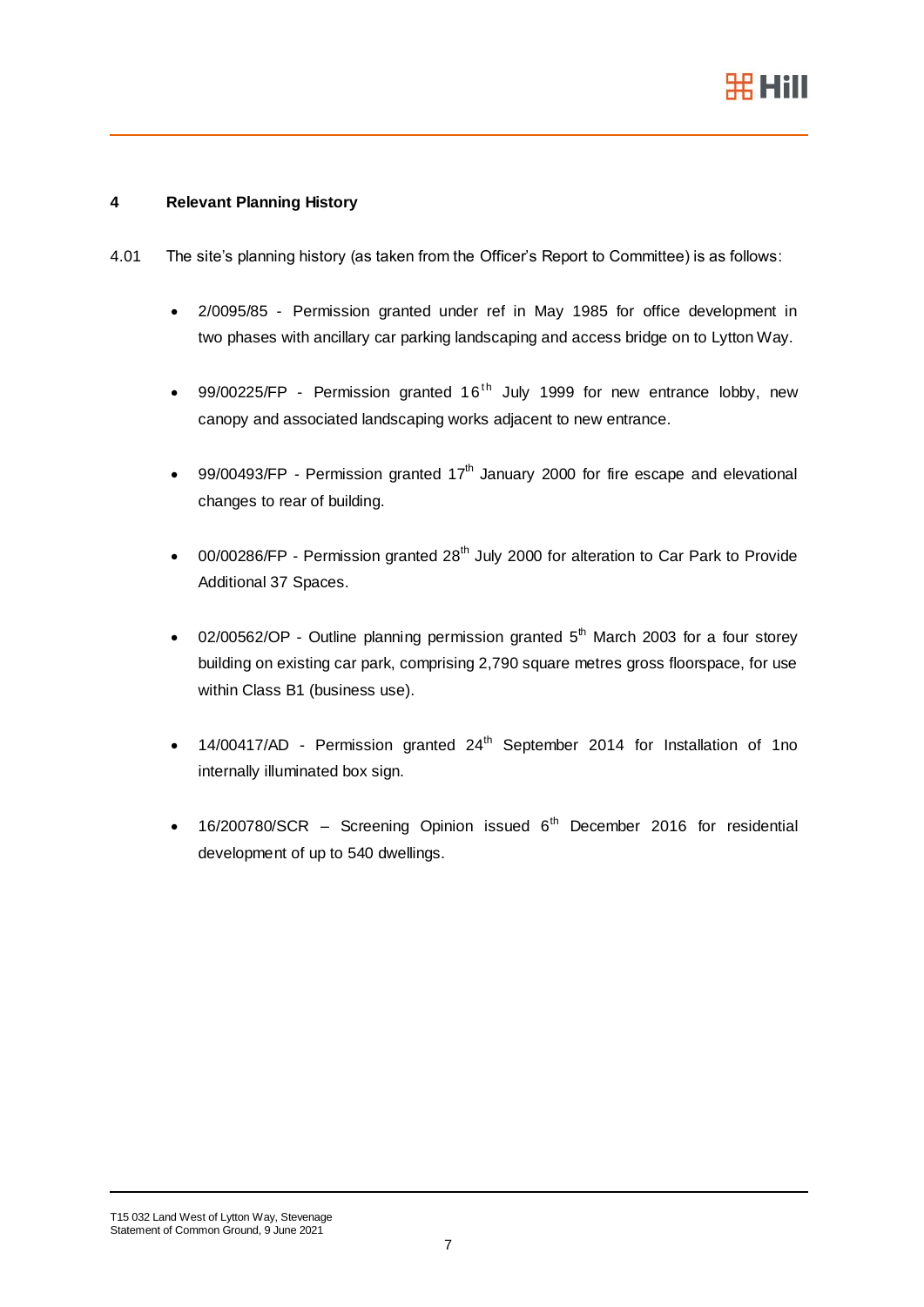

## **5 Planning policy**

*The development plan*

- 5.01 The adopted development plan comprises:
	- The Stevenage Borough Council Local Plan 2011-2031 (SLP);
	- Hertfordshire Waste Development Framework 2012 and Hertfordshire Waste Site Allocations Development Plan Document (adopted 2012 and 2014); and
	- Hertfordshire Minerals Local Plan 2002 2016 (adopted 2007).
- 5.02 The planning committee report listed the following SLP policies as of relevance. Policies listed in the reasons for refusal are highlighted in **bold text**:

Policy SP1: Presumption in favour of sustainable development; Policy SP2: Sustainable development in Stevenage; **Policy SP5: Infrastructure;** Policy SP6: Sustainable transport; **Policy SP7: High quality homes; Policy SP8: Good design;** Policy SP9: Healthy Communities Policy SP11: Climate change, flooding and pollution; Policy SP12: Green infrastructure and the natural environment; Policy SP13: The historic environment; Policy IT3: Infrastructure; Policy IT4: Transport assessments and travel plans; Policy IT5: Parking and access; Policy IT6: Sustainable transport; Policy IT7: New and improved links for pedestrians and cyclists; Policy HO7: Affordable housing targets; Policy HO8: Affordable housing tenure, mix and design; Policy HO9: House types and sizes; **Policy GD1: High quality design;** Policy HC8: Sports facilities in new developments; Policy FP1: Climate change; Policy FP2: Flood Risk in Flood Zone 1; Policy FP5: Contaminated land;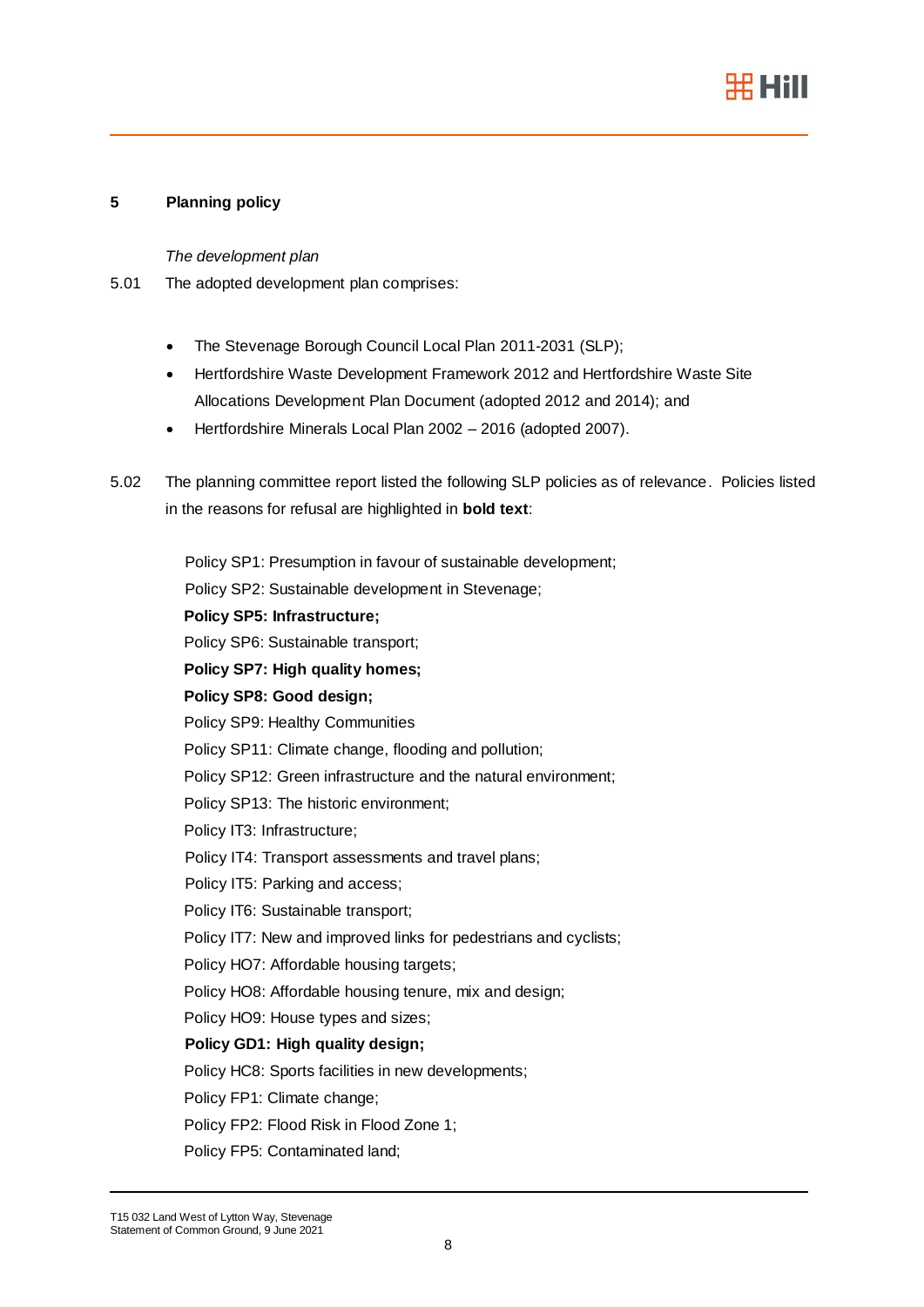

Policy FP7: Pollution; Policy FP8: Pollution sensitive uses; Policy NH5: Trees and woodland; Policy NH7: Open space standards; Policy NH10: Conservation Areas;

## *National planning policy*

- 5.03 The NPPF is a material consideration. The adopted local plan pre-dates the NPPF 2019. Paragraph 11 requires the development which accords with an up-to-date plan be approved without delay or where there are no relevant development plan policies, or the policies which are most important for determining the application are out-of-date planning permission should be granted unless
	- i. the application of policies in this Framework that protect areas or assets of particular importance provides a clear reason for refusing the development proposed; or
	- ii. any adverse impacts of doing so would significantly and demonstrably outweigh the benefits, when assessed against the policies in this Framework taken as a whole.
- 5.04 Paragraph 38 advises that decision-taking should be approached in a positive and creative way to foster the delivery of sustainable development. It also states that decision-takers at every level should seek to approve applications for sustainable development where possible.
- 5.05 Chapter 5 of the NPPF relates to the delivery of new housing and at paragraph 59 acknowledges Government's objective of *"significantly boosting the supply of homes"*.
- 5.06 Paragraph 67 requires authorities to have specific, deliverable sites for years one to five of the plan period and sites or broad locations for years 6-10, and, where possible, for years 11-15 of the plan. Maintaining land supply and delivery and the need for a five year supply is set out in paragraphs 73 to 76.
- 5.07 Chapter 7 of the NPPF refers to ensuring the vitality of town centres, acknowledging the importance of edge of centre sites having regard to accessibility and connectivity to such centres.
- 5.08 Chapter 8 of the NPPF provides guidance on healthy and safe communities confirming the importance of safe, accessible and well considered development proposals which promote social interaction, are safe and accessible and enable and support healthy lifestyles. The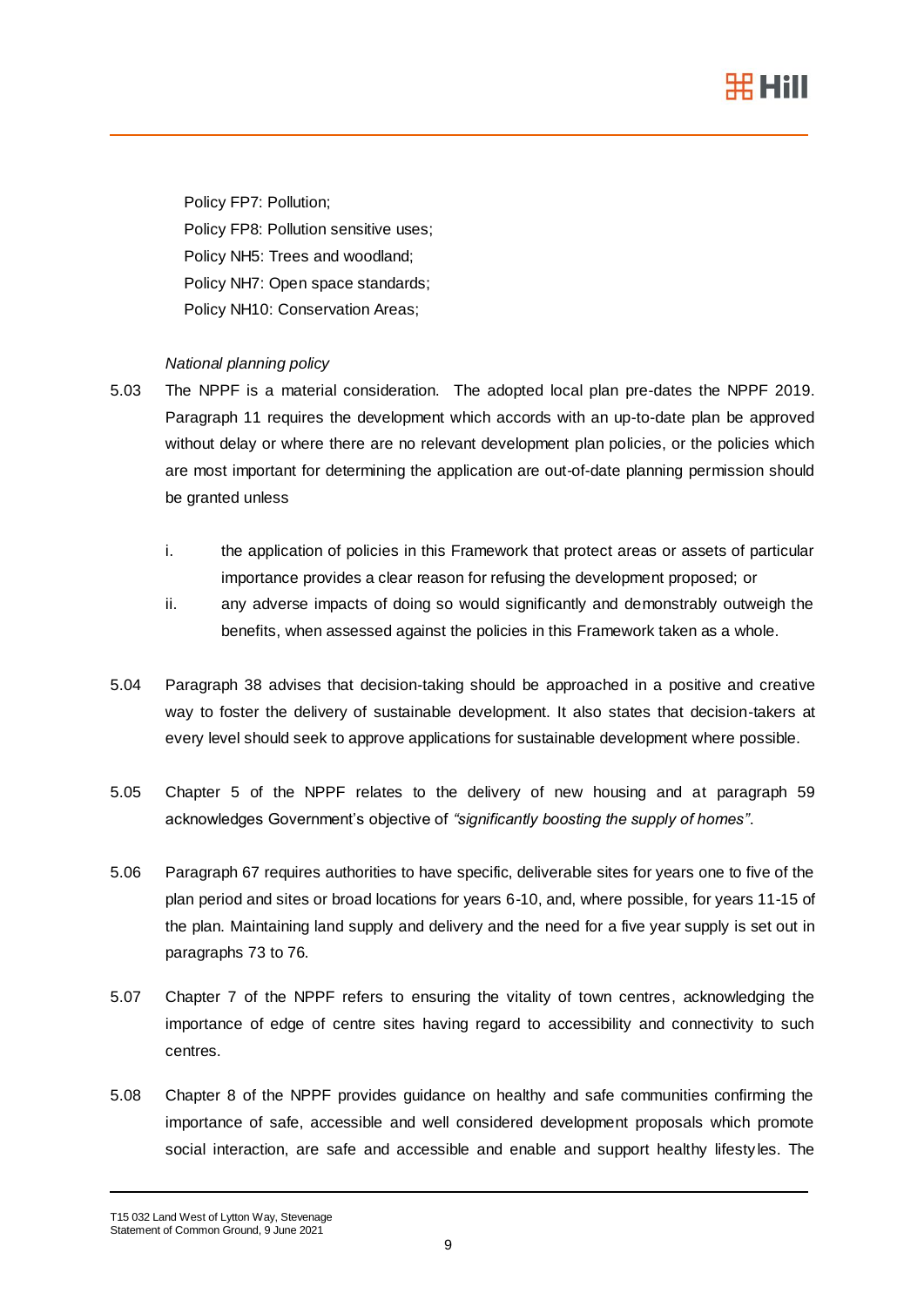importance of open space both in terms of protection as well as part of new development proposals is referred to in paragraphs 96 to 98.

- 5.09 The promotion of sustainable transport is set out in Chapter 9 of the NPPF. Paragraph 103 refers to significant new development being focussed in locations which can be or are existing sustainable locations – the need to limit the need to travel as well as having a genuine choice of transport modes will all assist in reducing congestion and emissions and improve air quality and public health.
- 5.10 Paragraph 108 identifies considerations for decision takers to consider in the assessment of transport impact:
	- a) appropriate opportunities to promote sustainable transport modes can be  $-$  or have been – taken up, given the type of development and its location
	- b) safe and suitable access to the site can be achieved for all users; and
	- c) any significant impacts from the development on the transport network (in terms of capacity and congestion), or on highway safety, can be cost effectively mitigated to an acceptable degree.
- 5.11 Paragraph 109 states that development should only be prevented or refused on highways grounds if there would be an unacceptable impact on highway safety, or the residual cumulative impacts on the road network would be severe.
- 5.12 Paragraph 110 refers to the need to ensure that development proposals create environments that are safe, secure and accessible to all, as well as being attractive.
- 5.13 Chapter 11 relates to making effective use of land in meeting the need for homes and other uses. At paragraph 118c states that *"… planning decisions should… give substantial weight to the value of using suitable brownfield land within settlements for homes and other identified needs*."
- 5.14 Paragraph 121 refers to the need to use unallocated land for new homes and to take a positive approach to applications for alternative uses of land which is currently developed but not allocated for a specific purpose in plans. In particular, proposals to *"Use retail and*  employment land for homes in areas of high housing demand, provided that this would not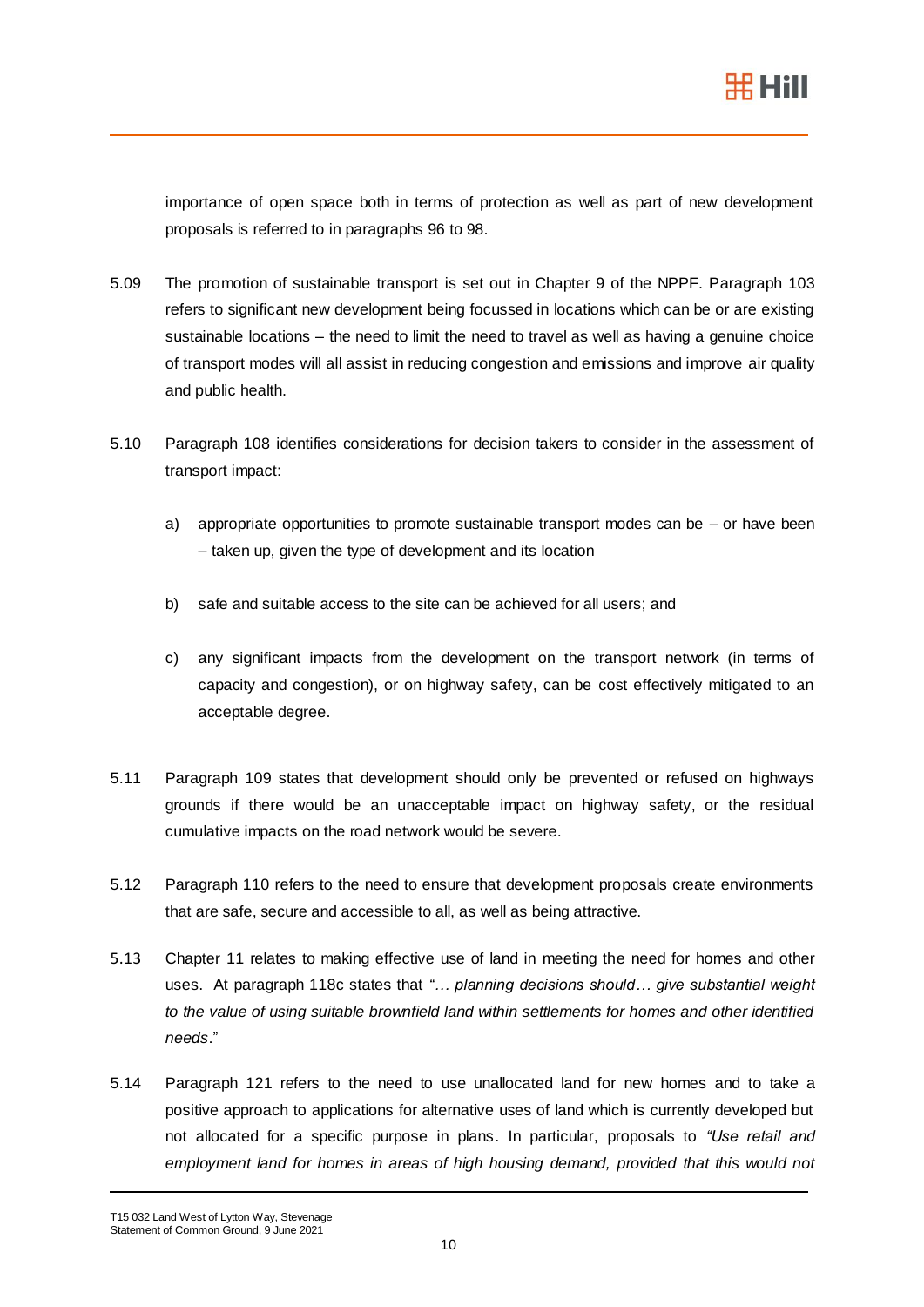

*undermine key economic sectors or sites or the vitality or viability of town centres"* should be supported.

- 5.15 Paragraph 122 supports development that makes most efficient use of land having regard to different types of housing and other forms of development, the local market, the capacity of infrastructure and services, the need to maintain the areas prevailing character and setting or to promote regeneration and change as well as importantly securing well designed, attractive and healthy places. Paragraph 123 acknowledges the importance of increasing densities of residential development in locations where there is a shortage of land. It stresses the need to avoid low densities and to make optimal use of sites.
- 5.16 Chapter 12 deals with the design and layout of new developments. Paragraph 124 states that the creation of high quality buildings and places is fundamental to what the planning and development process should achieve. Good design is a key aspect of sustainable development, creates better places in which to live and work and helps make development acceptable to communities. Paragraph 127 sets out criteria to ensure a framework is provided to create distinctive places with a consistent and high quality standard of design. Paragraph 128 states that Permission should be refused for development of poor design that fails to take the opportunities available for improving the character and quality of an area and the way it functions
- 5.17 The need to conserve and enhance the historic environment is addressed within Chapter 16 of the NPPF and at paragraph 189 confirms that local planning authorities should require applicants to describe the significance of any heritage assets affected, including any contribution made by their setting. The level of detail required from applicants needs to be proportionate to the assets importance and no more than is sufficient to understand the potential impact of the proposal on the significance.

## *Planning practice guidance (PPG)*

5.18 NPPF 2019 is supported by the PPG, which is also relevant in the determination of this appeal, particularly the sections on housing supply, employment land, design and viability.

### *Other material considerations*

- 5.19 Other material consideration include:
	- Parking Provision and Sustainable Transport Supplementary Planning Document October 2020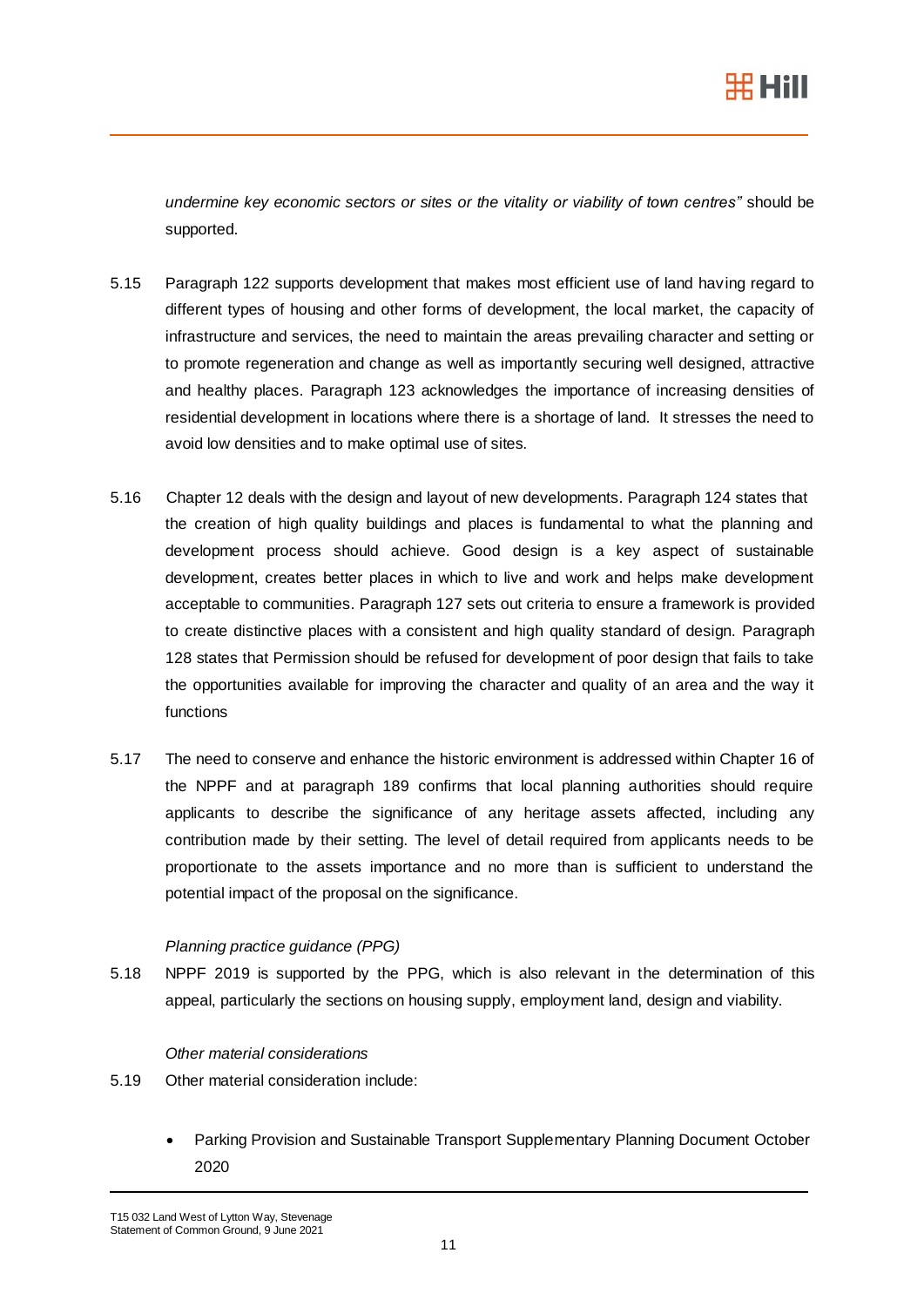

- Developer Contributions Supplementary Planning Document March 2021
- The impact of development on Biodiversity SPD March 2021
- Stevenage Design Guide Supplementary Planning Document January 2009
- Hertfordshire Planning Obligations Toolkit 2008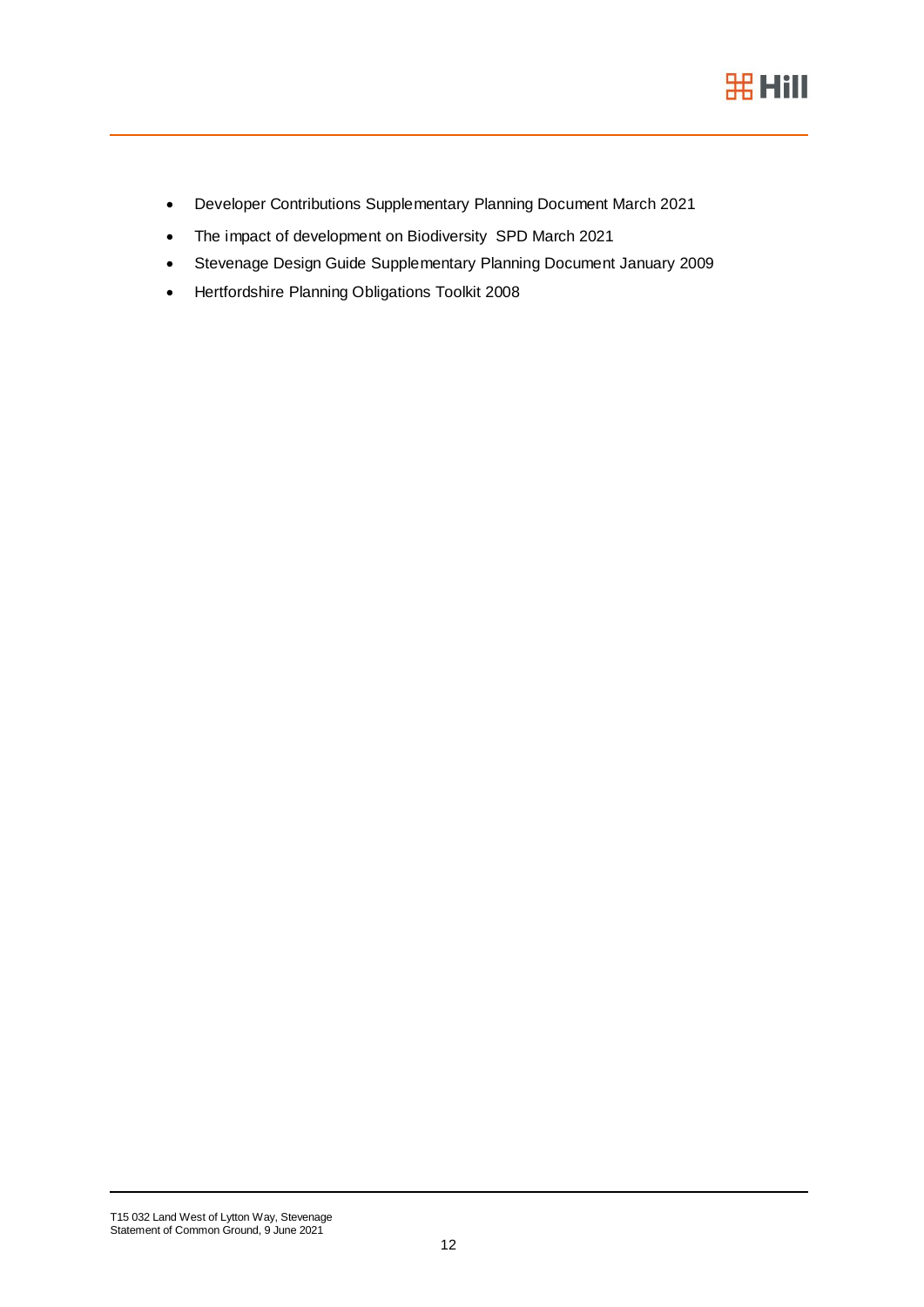

### **6 Agreed matters**

6.01 The following matters are agreed between the Appellant and the LPA:

#### *Sustainable location*

- 6.01.1 The site lies within Stevenage urban area.
- 6.01.2 The site lies in a central location within Stevenage adjoining the town centre and close to the centre of the Old Town, but outside of the defined Town Centre boundary as defined within the Local Plan (2019).
- 6.01.3 The site lies in a highly sustainable location where there is a range of opportunities to travel by non-car modes to key destinations.
- 6.01.4 The site adjoins Stevenage's cycle and pedestrian network.
- 6.01.5 The site lies close to a range of facilities, easily accessible on foot and by bicycle as shown in the Active Travel Assessment:
	- Spar, Lytton Way Esso garage 50m north
	- Aldi supermarket, Fairlands Way 400m east
	- Tesco Extra 600m south-east
	- Fairland pre-school and primary school 900m north-east
	- Thomas Alleyne Secondary School 1,400m north
	- King George GP surgery, High St 330m east
	- Pharmacy Tesco Extra 600m south-east

### *Employment land*

- 6.01.6 The site's existing lawful use is as Business under Use Class B1 of the Town and Country Planning (Use Classes) Order 1987 (as amended).
- 6.01.7 The building benefits from permitted development rights under Class O of the Town and Country Planning (General Permitted Development) (England) Order 2015 and could change its use to Dwellinghouses (Class C3) without the need for planning permission and without any S106 planning obligations or affordable housing provision.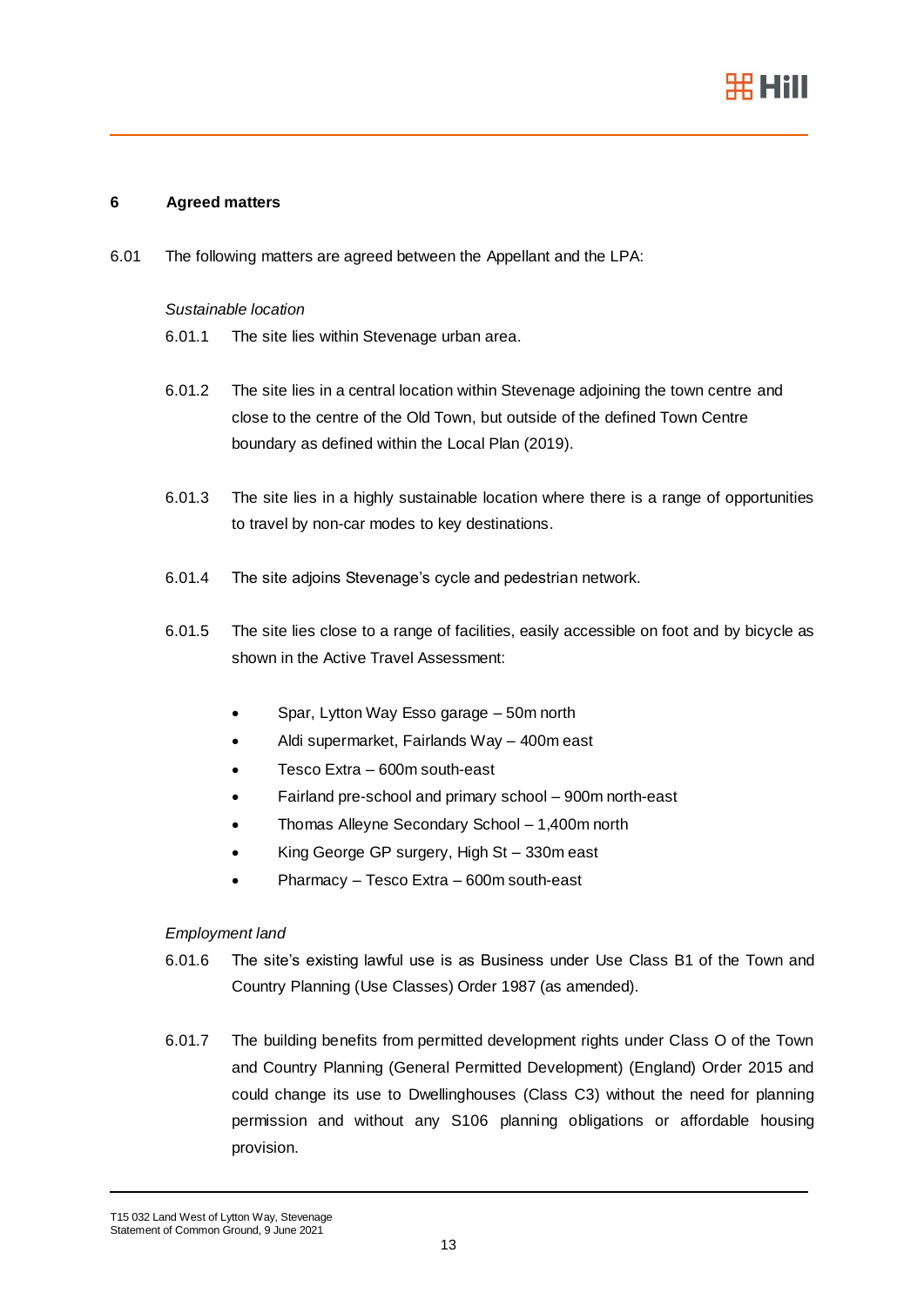

- 6.01.8 The site is not designated nor allocated within the adopted local plan for employment use and lies outside, but adjacent to the defined town centre.
- 6.01.9 The gross internal area of the existing building is 11,316 sq.m.
- 6.01.10 The building has been actively marketed in accordance with the requirements of policy EC7 of the local plan and it has been demonstrated that there is no demand to continue to use the building for office purposes and that there is suitable alternative employment land available elsewhere within Stevenage.
- 6.01.11 Redevelopment of the site for residential uses accords with Policy EC7 of the adopted local plan.
- 6.01.12 The *Financial Viability Assessment*, KCL, 9th September 2019 submitted with the application demonstrates that redevelopment for employment uses would not be viable.
- 6.01.13 Local Plan employment policy EC7 prevents new major employment development on sites which are not allocated and are outside defined centres.
- 6.01.14 The development accords with local and national policies on employment land.

### *Residential development*

- 6.01.15 The principle of residential development accords with the development plan, in particular Local Plan policies SP7 and HO5.
- 6.01.16 Residential development would support the regeneration of Stevenage and its town centre.

### *Housing delivery*

6.01.17 The annual average housing requirement is 380 homes per year from 2011 to 2031.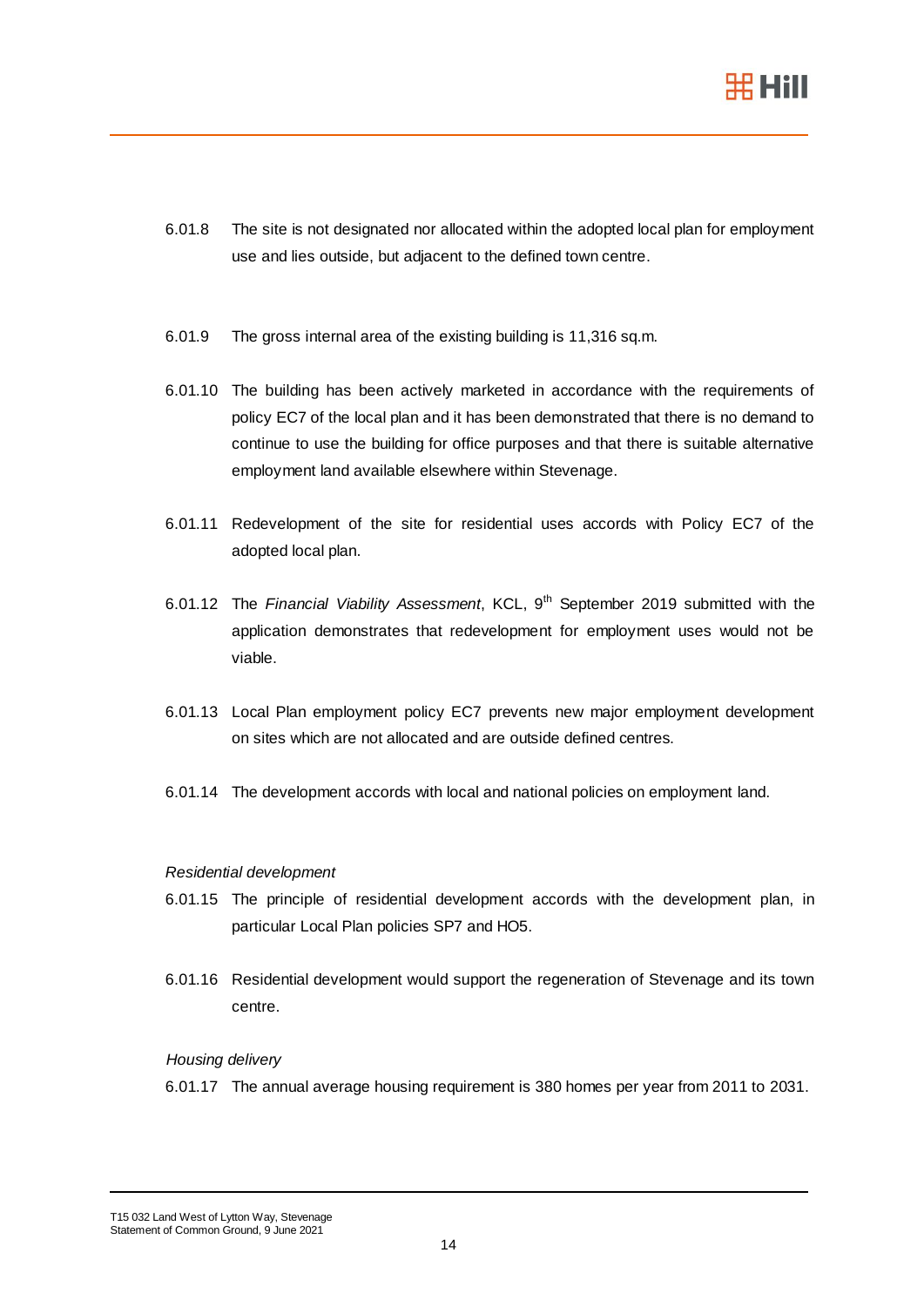

- 6.01.18 2,256 homes were delivered between  $1<sup>st</sup>$  April 2011 and 31 $<sup>st</sup>$  March 2021, against a</sup> planned requirement for 3,800 homes. A shortfall of 1,544 homes.
- 6.01.19 A 20% buffer is appropriate for calculating 5 year supply.
- 6.01.20 The appeal site is counted by SBC as a developable site in its land supply as delivering 400 homes by 2024
- 6.01.21 Since the start of the plan period in 2011, 282 affordable homes have been delivered across the borough, an average of 31 per year.
- 6.01.22 The HDT 2020 (published January 2021) showed that over the 3 year period between 2017/18 and 2019/20, 702 homes were delivered against a requirement for 1,094
- 6.01.23 The threshold under the Housing Delivery Test 2020 at which the presumption in favour of sustainable development will apply is 75%. Stevenage achieved 64%.

### *Transport impact*

- 6.01.24 The development would not result in a severe impact on the road network.
- 6.01.25 Safe access can be achieved for vehicles.
- 6.01.26 The development is predicted to generate a net increase in journeys undertaken by train. The additional demand by rail is likely to be spread across the many services that are available from Stevenage Railway Station and, therefore, the impact on existing train capacity is likely to be negligible.
- 6.01.27 The development accords with local and national policies on transport.

### *Density*

- 6.01.28 At 576 homes on 2.75 Ha, the development equates to a density of 209 dph.
- 6.01.29 The Council has permitted/allocated other land nearby in central Stevenage with densities of 393 dph, 498 dph and 606 dph.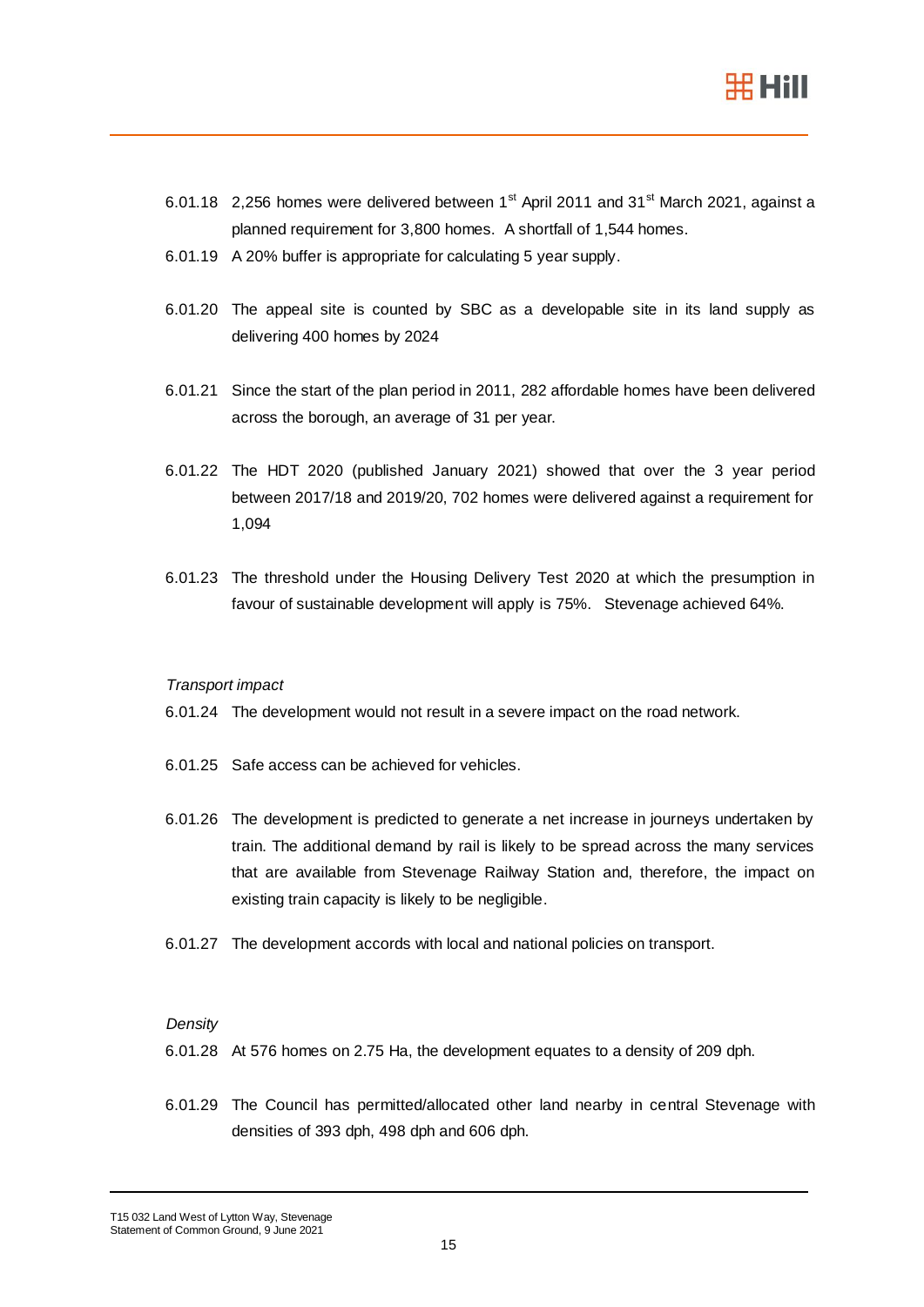

#### *Visual impact assessment*

6.01.30 The Council did not request a Visual Impact Assessment as part of the documentation needed in order to assess the impact of the development.

#### *Heritage*

- 6.01.31 The Council did not refuse the planning application on heritage grounds.
- 6.01.32 The development accords with local and national policies on built heritage.

#### *Housing mix*

6.01.33 The development would be in accordance with local plan policy HO9 on housing mix.

#### *Parking*

- 6.01.34 At 274 car parking spaces (36% of the maximum permitted) the development accords with policy and the Council's *Parking Provision and Sustainable Transport SPD*, adopted October 2020.
- 6.01.35 The development provides for parking for disabled persons in accordance with the Council's *Parking Provision and Sustainable Transport SPD*.
- 6.01.36 Two of the parking bays will be reserved for self-charging hybrid car club vehicles.
- 6.01.37 The development makes appropriate provision for Electric Vehicle Charging Points through the provision of 28 spaces.
- 6.01.38 At 576 covered, lockable spaces, the development accords with standards on cycle parking provision set out in the *Parking Provision and Sustainable Transport SPD*.
- 6.01.39 The development accords with local and national policies on parking.

## *Drainage*

- 6.01.40 Appropriate measures can be implemented for surface water and foul water drainage and such matters can be controlled by conditions.
- 6.01.41 The development accords with local and national policies on drainage and flood risk.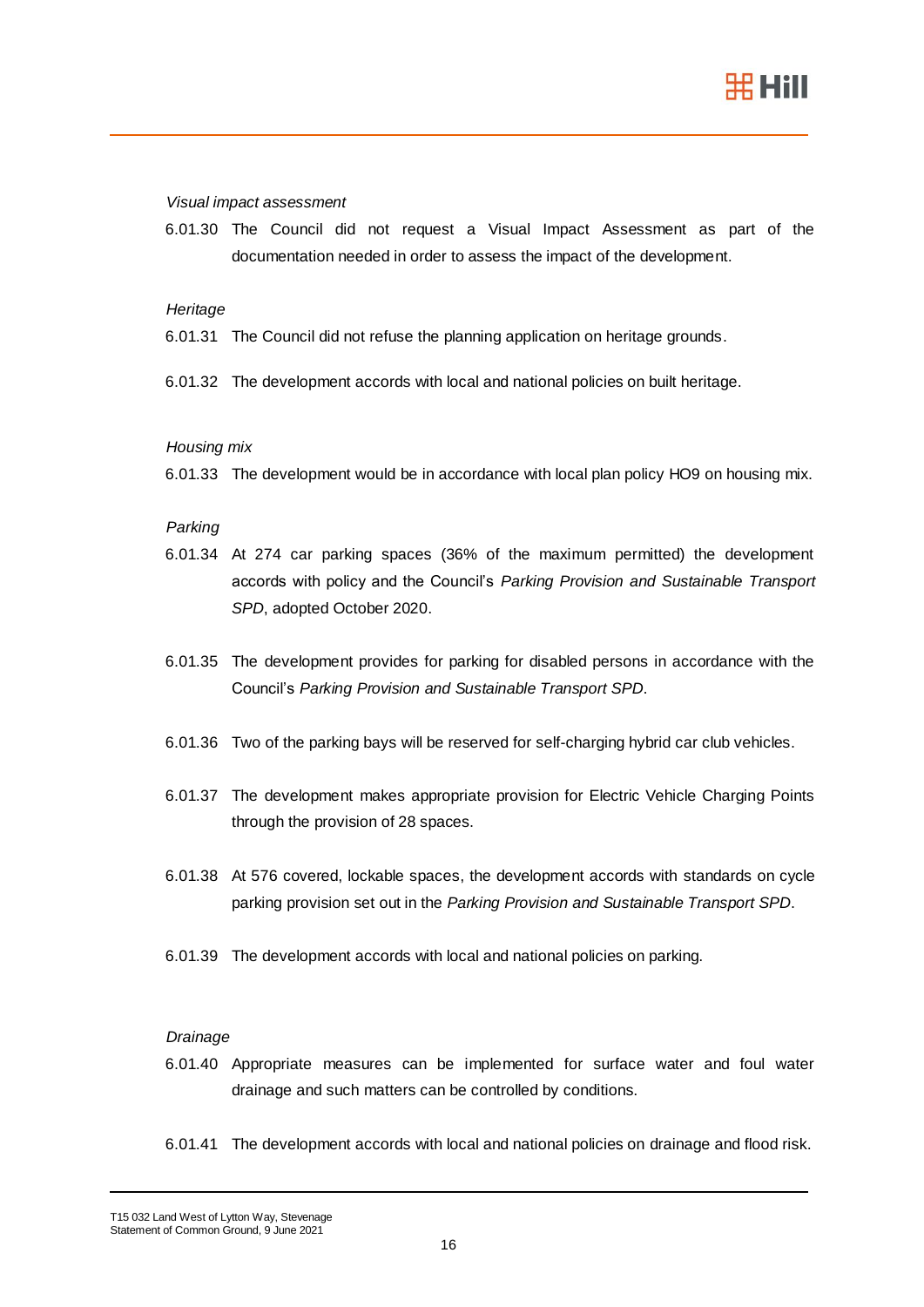

### *Fire*

- 6.01.42 The materials proposed meet the requirements of the building regulations for fire safety.
- 6.01.43 A fire tender of 8.6m can safely navigate the site.
- 6.01.44 Fire hydrants can be required by way of condition or s106 legal agreement.
- 6.01.45 The development accords with local and national policies on fire safety.

#### *Residential amenity*

- 6.01.46 There is no undue harm to the residential amenity of nearby properties.
- 6.01.47 The proposals accord with policies in the adopted local plan for minimum internal space standards and the provision of M4(2) dwellings.

### *Air quality*

- 6.01.48 Air quality conditions at nearby existing receptors meet the annual mean  $NO<sub>2</sub>$ national objective of 40  $\mu$ g/m<sup>3</sup> and are expected to reduce further by the first operational year of 2023. There is no adverse impact on air quality.
- 6.01.49 The development accords with local and national policies on air quality.

### *Loss of light*

- 6.01.50 The nearest residential properties are over 50m away. There is no loss of light to existing properties.
- 6.01.51 The development accords with local and national policies on amenity with regard to loss of light.

#### *Noise*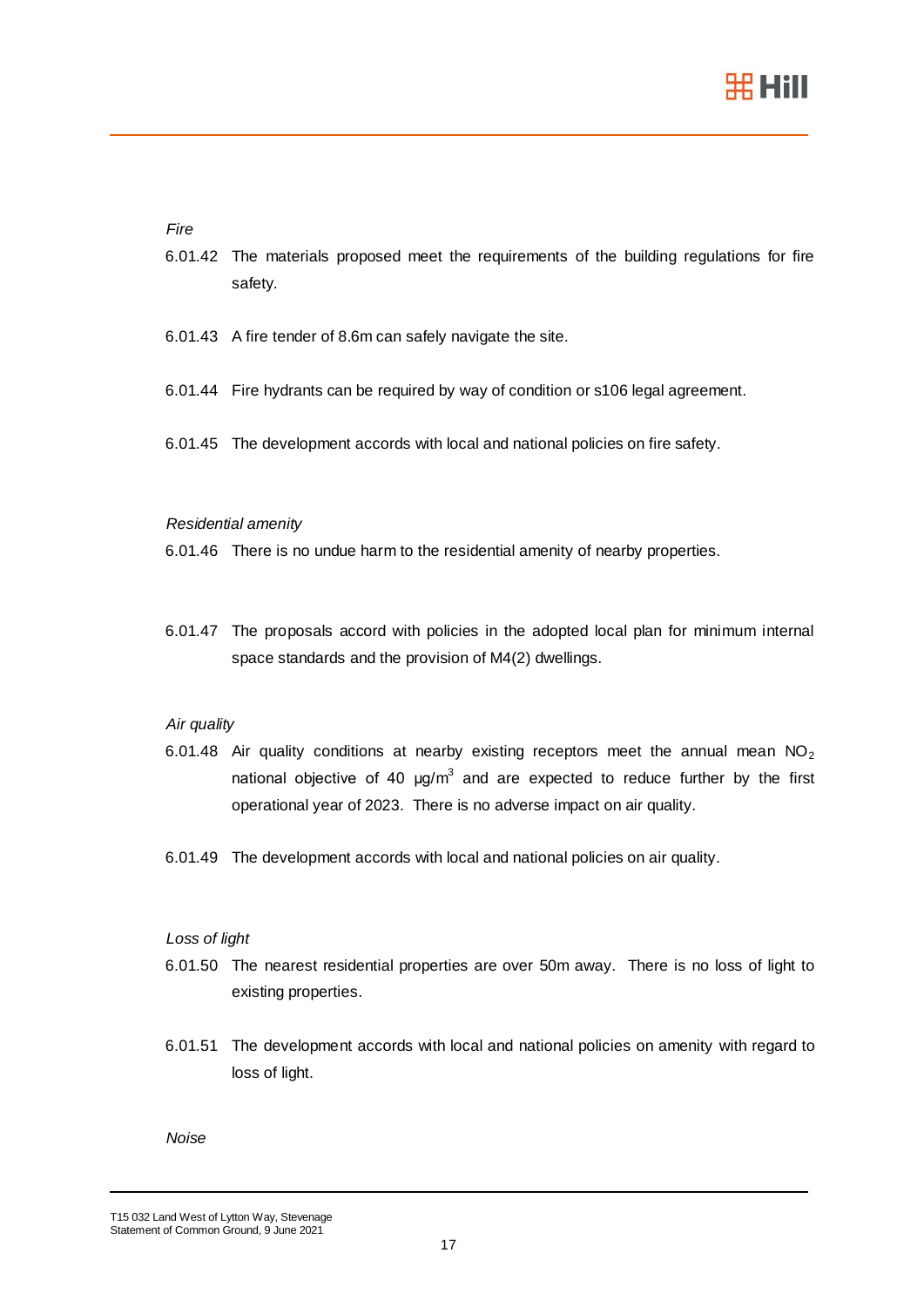

- 6.01.52 The site lies in the centre of an urban area where elevated noise levels are to be expected.
- 6.01.53 A suitable living environment can be delivered. Draft conditions [19](#page-29-0) and [20](#page-29-1) require further details of noise mitigation measures to be submitted and approved.
- 6.01.54 The development accords with local and national policies on noise.

#### *Trees and landscaping*

- 6.01.55 18 trees and 5 groups within category 'B' and 28 trees, 5 groups and 3 hedges within category 'C' are in conflict with the proposed layout and are proposed to be felled, as well as a section of a further category 'B' group trees.
- 6.01.56 The landscaping scheme provides more than adequate mitigation for the lost trees and will result in an enhanced environment in accordance with Policy GD1.
- 6.01.57 The development accords with local and national policies on trees and landscaping.

### *Ecology*

- 6.01.58 No designated sites are affected by the development.
- 6.01.59 The main building offers no ecological value.
- 6.01.60 Shrubs and plants on site have limited potential to support nesting birds.
- 6.01.61 Neither the building nor the trees on site have potential for bats.
- 6.01.62 The site has limited potential for foraging and commuting activity for bats.
- 6.01.63 There is no habitat on site that is suitable for reptiles or great crested newts.
- 6.01.64 The application was accompanied by a Biodiversity Net Gain Assessment using DEFRA Metric 2, MKA Ecology July 2019 which demonstrated that the proposed development will lead to an enhancement to biodiversity.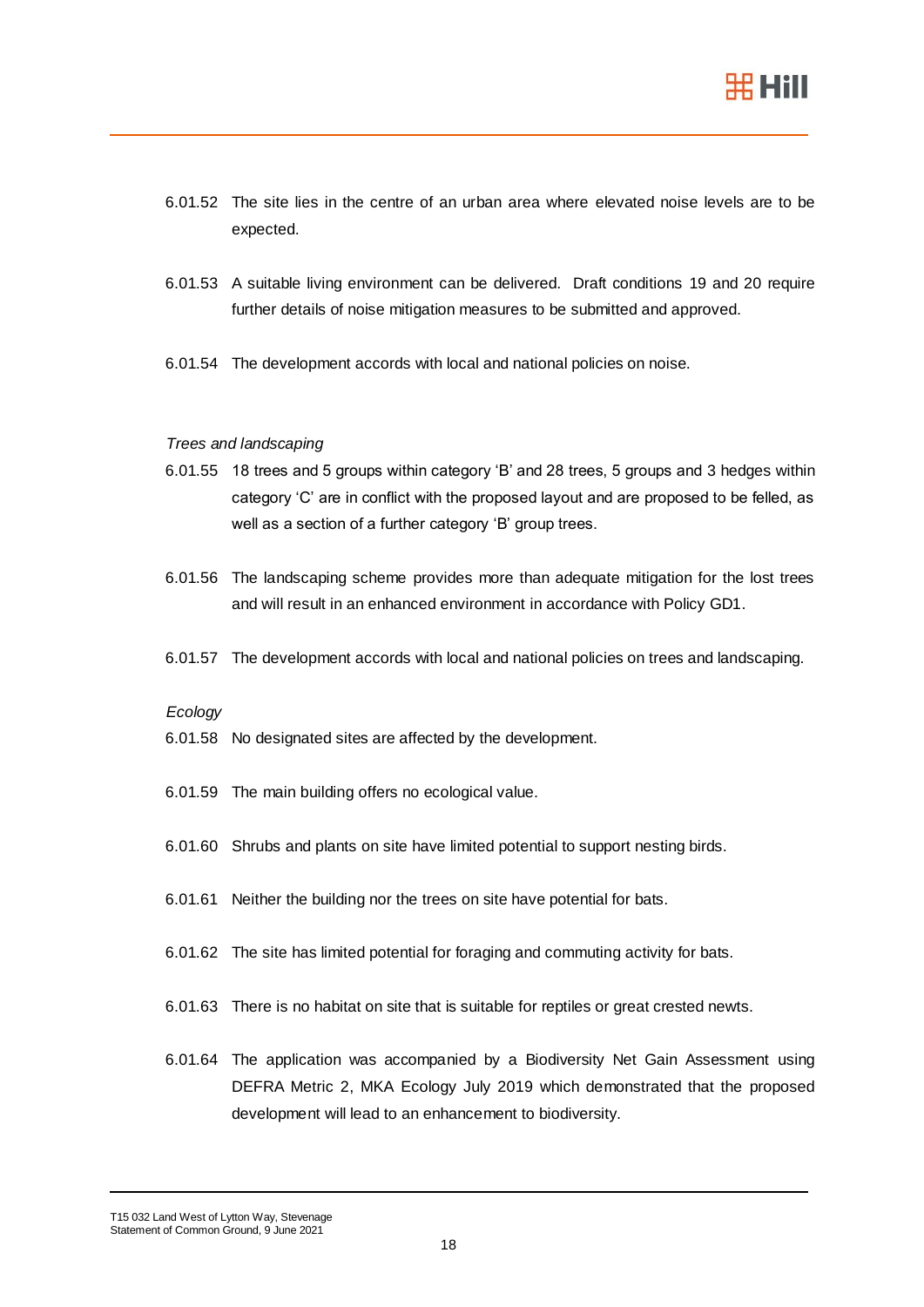

6.01.65 The development accords with local and national policies on biodiversity.

### *Crime and disorder*

- 6.01.66 All public areas are overlooked by living rooms with active rooms on all facades.
- 6.01.67 The development provides safe environment.
- 6.01.68 If car parking by non-residents were to become a problem in future measures could be installed to control entry to the car park.
- 6.01.69 The development accords with local and national policies on designing out crime.

### *Sustainable construction and climate change*

- 6.01.70 The development exceeds the requirements of development plan policies SP2, SP11 and FP1 on sustainable construction and climate change.
- 6.01.71 The development accords with local and national policies on climate change.

### *Planning obligations and Community Infrastructure Levy*

- 6.01.72 Policy HO7 targets 25% of dwellings to be provided as affordable housing. HO7 Part a) requires viability to robustly demonstrate where the target cannot be achieved to be provided in a financial appraisal based on agreed costs and development values at the time of the application.
- 6.01.73 Policy HO8 Part a) seeks at least 70% of affordable homes to be for rent and the remainder to be agreed with the Council's Housing team.
- 6.01.74 Vacant Building Credit (VBC) is applicable to the calculation of the amount of affordable housing to be sought under Policy HO7.
- 6.01.75 Application of VBC means that the maximum amount of affordable housing which could be sought is 18.25%.
- 6.01.76 Community Infrastructure Levy (CIL) has been introduced since the application was determined.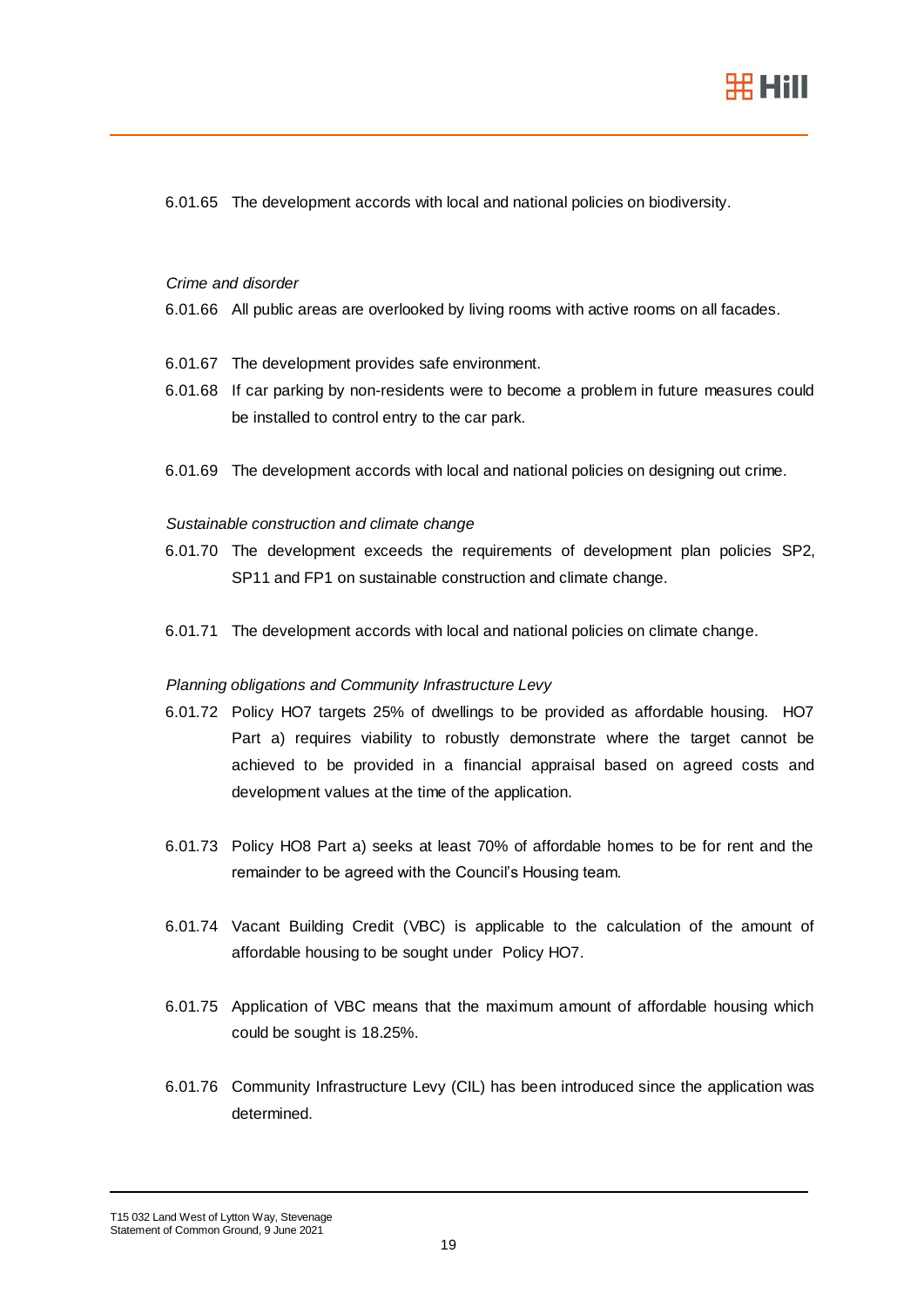

- 6.01.77 The site falls outside the Central Stevenage CIL Charging Zone and attracts a rate of £100 per square metre of residential floorspace.
- 6.01.78 In the event the appeal is allowed, the existing building will not have been occupied for six months in the preceding 3 years and accordingly the existing floorspace to be demolished will not be taken into account in calculating CIL.
- 6.01.79 The development would be liable for CIL of approximately £4.3m. The exact charge will be calculated at the point permission is granted.
- 6.01.80 The following planning obligations requested at the application stage are no longer justified as they are for infrastructure to be funded through CIL:
	- Contribution toward outdoor sport and children's play space improvements
	- Secondary education
	- Childcare services
	- Library services
	- Youth services
	- Replacement or enlargement of Caxton Way waste facility
	- Indoor sports facilities, including maintenance contribution
	- Outdoor Sport facilities toward artificial and turf playing pitch provision
	- Provision toward changing room provision
- 6.01.81 The following planning obligations are agreed:
	- £22,754 to subsidise 2 hybrid electric vehicles for 2 years on site
	- £6,000 for Travel Plan monitoring contribution
	- £81,538 NHS contribution towards GP Provision

## *Viability*

6.01.82 Financial appraisals were provided by the appellant in 2017 as part of the preapplication process and in 2019 in support of the planning application. These demonstrated that the development cannot achieve the full affordable housing target in HO7 along with the other requirements of Local Plan policies and enable a viable development.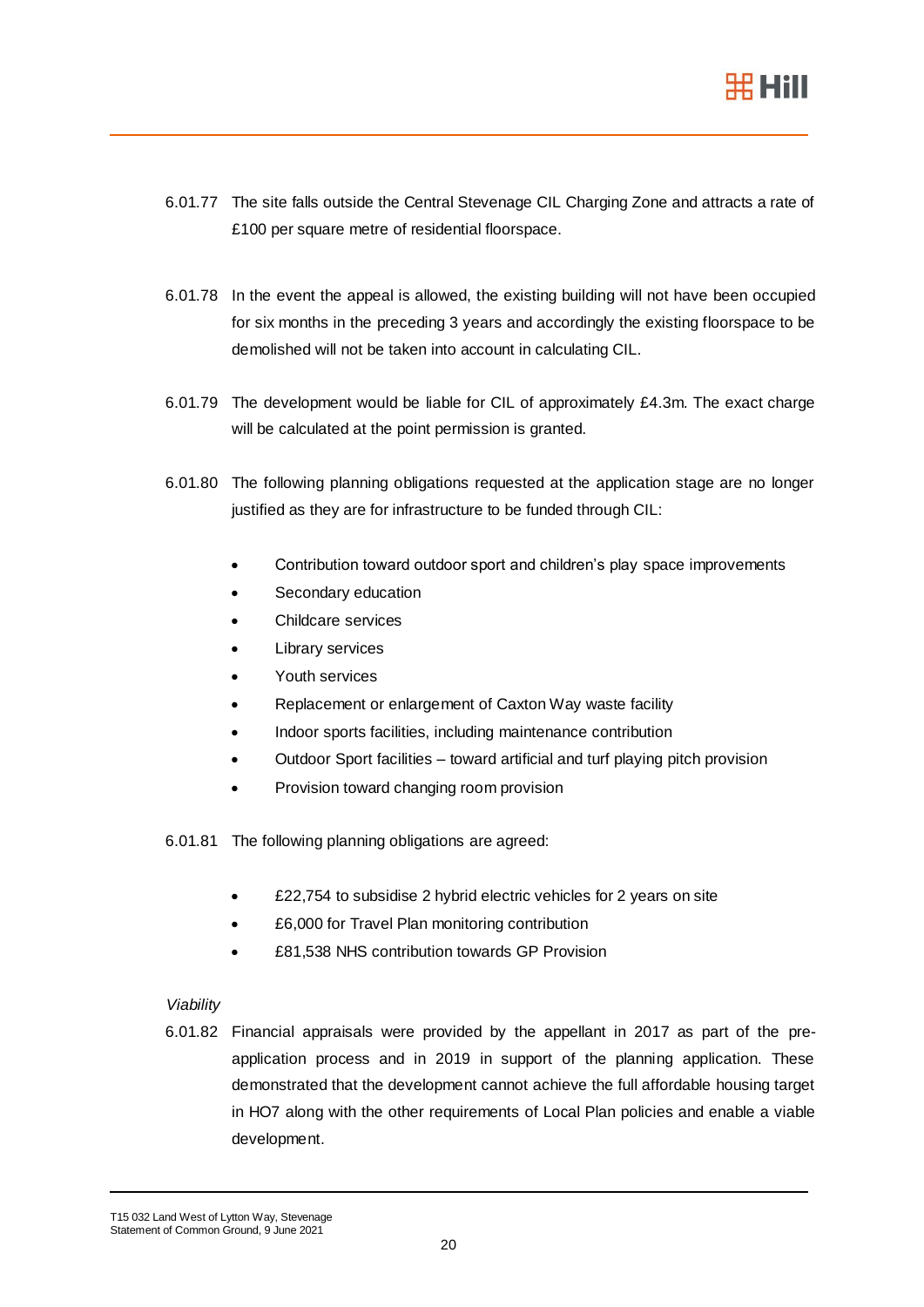

- 6.01.83  $3<sup>rd</sup>$  party reviews conducted for SBC of the submitted viability assessments submitted at the pre-application and application stages verified that the development cannot afford all of the policy requirements and deliver a viable development.
- 6.01.84 It is agreed that a proposed Affordable Housing contribution of 52 units would comply with Policy HO7.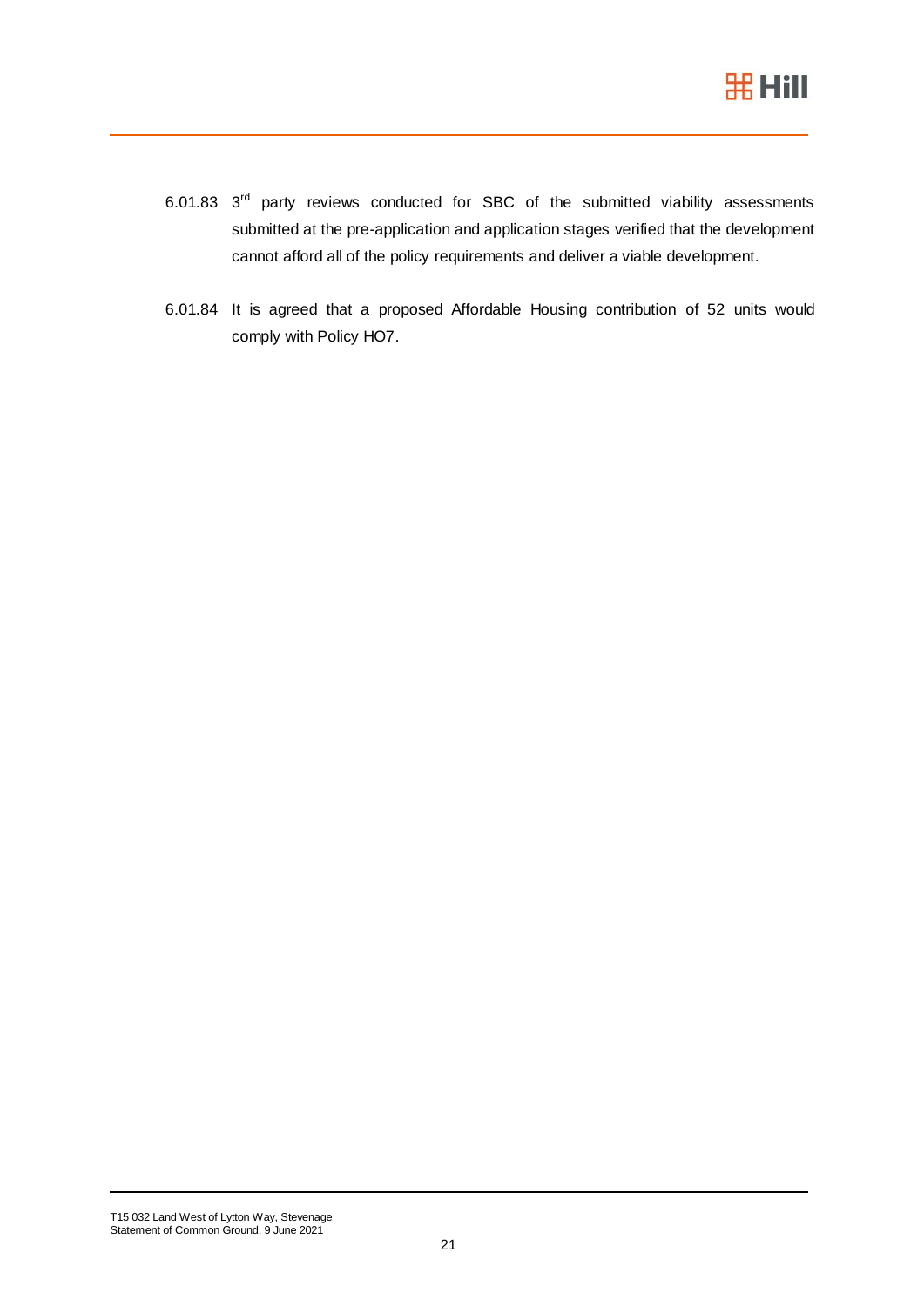

### **7 Matters not agreed**

- 7.01 The following matters are NOT agreed between the parties:
	- 7.01.1 The number of years of housing supply which can be demonstrated.
	- 7.01.2 The use of *Liverpool* or *Sedgefield* as the basis for calculating 5 year housing land supply.
	- 7.01.3 The housing supply which can be considered deliverable within the 5 year period April 2021 to March 2026.
	- 7.01.4 Whether the development by virtue of its height, design and appearance would result in an incongruous form of development which would be harmful to visual amenity and would therefore be contrary to SP7, SP8 and GD1 of the Stevenage Borough Local Plan 2011-2031 and the advice in the National Planning Policy Framework 2019 and the Planning Practice Guidance 2014 relating to high quality design
	- 7.01.5 Whether the development represents overdevelopment and would therefore be contrary to SP7, SP8 and GD1 of the Stevenage Borough Local Plan 2011-2031 and the advice in the National Planning Policy Framework 2019 and the Planning Practice Guidance 2014 relating to high quality design.
	- 7.01.6 The demand on infrastructure would not be mitigated.
	- 7.01.7 Whether a contribution to Primary Education is warranted, and if so, the scale of contribution which is necessary.
	- 7.01.8 Whether the development provides a high quality living environment for future residents.
	- 7.01.9 Whether the development accords with local and national policies on residential amenity.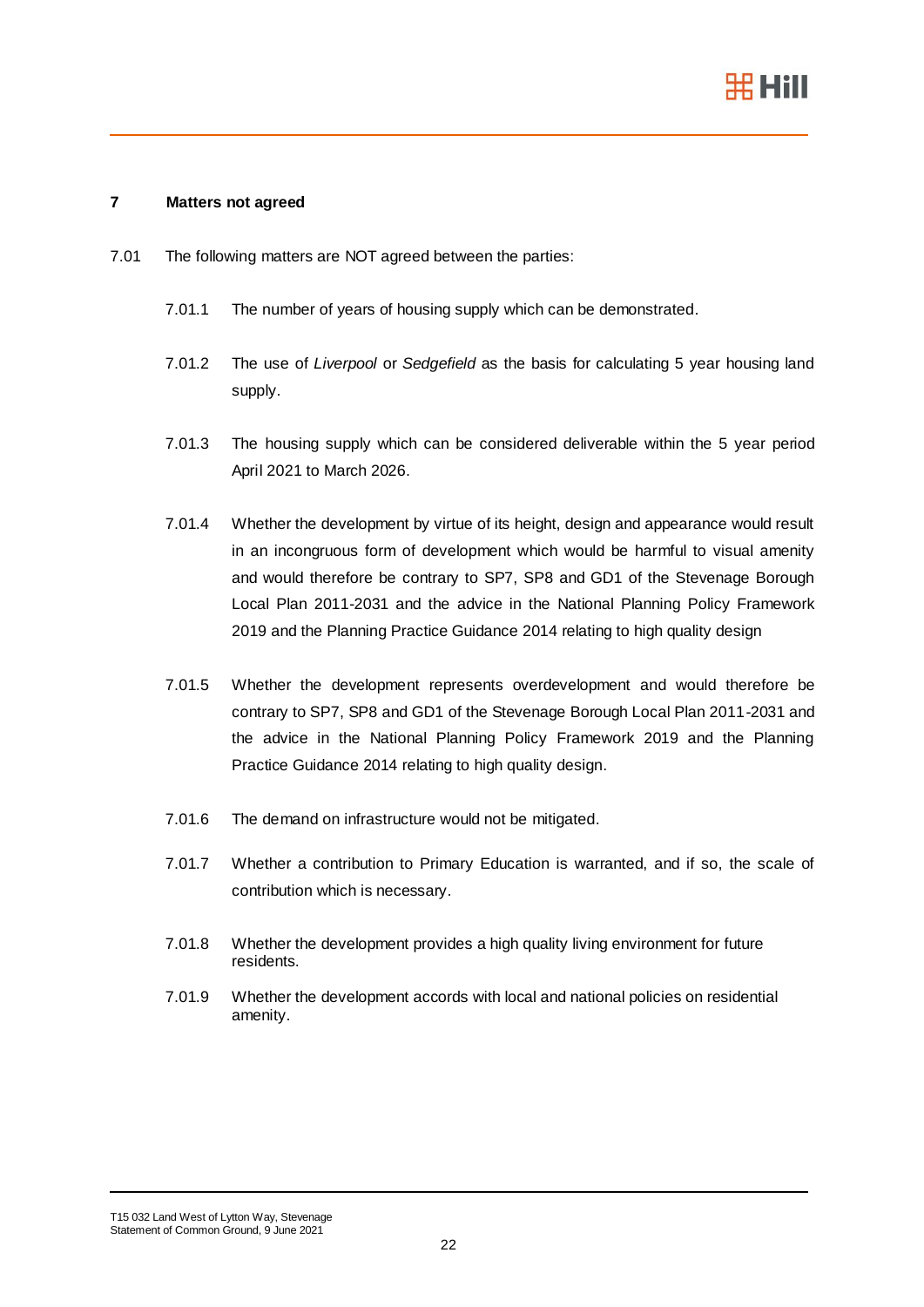

## **8 Draft conditions**

- 8.01 Prior to the planning committee, SBC consulted Hill on proposed conditions. Set out below are the conditions which were agreed to be imposed, along with the Council's reason for each condition's imposition. In addition, HCC sought that the S106 agreement included a requirement for the provision of fire hydrants. That is included here as an additional condition (30) in the event that a S106 agreement is either not needed or not agreed.
- 1. The development hereby permitted shall be carried out in broadly accordance with the following approved plans: 16-019, D050C01, D051C01, D052C01, D053C02, D054C02, D060C02, D100C01, D101C02, D102C03, D111C01, D112C01, D113C01, D114C02, D115C02, D151C01, D152C01, D153C01, D154C01, D200C01, D201C02, D202C02, D203C02, D204C02, D251C01, D252C01, D253C02, D254C01, D300C01, D301C01, D302C01, D311C01, D312C02, D314C02, D351C01, D352C01, D353C01, D354C01, D400C03, D401C01, D402C01, D411C02, D412C02, D413C02, D451C02, D452,C02, D453C02, D454C01, D500C02, D501C02, D502C02, D503C02, D504C02, D551P02, D552C01, D553C02, D554C01, D600C02, D601C02, D602C02, D611C01, D612C01, D613C02, D614C02, D651C02, D652C02, D653C02, D654C01, D700C02, D701C03, D702C03, D706C01, D707C01, D708C02, D709C02, D751C01, D752C01, D753C01, D754P01, 2660-SK-04-F.

**REASON:-** For the avoidance of doubt and in the interests of proper planning.

2. The development hereby permitted shall be begun before the expiration of three years from the date of this permission.

**REASON:-** To comply with the requirements of Section 91 of the Town and Country Planning Act 1990 (as amended by Section 51 of the Planning and Compulsory Purchase Act 2004).

3. No development shall take place above slab level until samples of the materials to be used in the construction of the external surfaces of the buildings hereby permitted have been submitted to and approved in writing by the Local Planning Authority. The development shall thereafter be carried out in accordance with the approved details.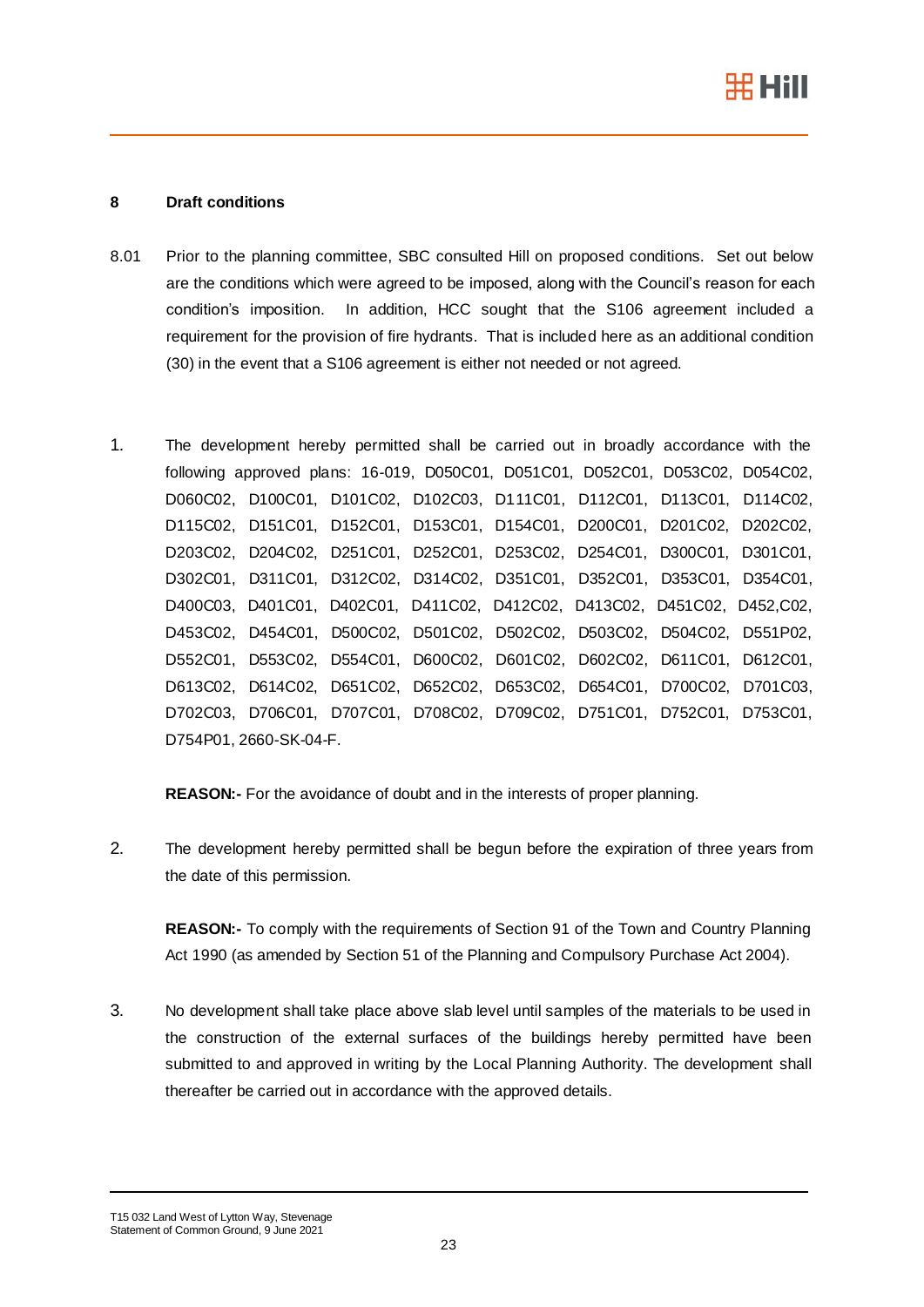**REASON:-** To ensure the development has an acceptable appearance and to protect the visual amenities of the area.

4. Prior to the first occupation, a scheme of landscaping which shall include details of both hard and soft landscape works and the timings of works shall be submitted to and approved in writing by the Local Planning Authority. The development shall be carried out in accordance with the agreed scheme.

**REASON:-** To ensure the development has an acceptable appearance and to protect the visual amenities of the area. Furthermore, to ensure the landscaping scheme does not affect the operation of the adjoining railway network.

5. Any trees or plants comprised within the scheme of landscaping, which within a period of five years from the completion of the development die, are removed or become seriously damaged or diseased shall be replaced in the next planting season with others of similar size and species.

**REASON:-** To ensure a satisfactory appearance for the development.

6. No development, including any site clearance or demolition works, shall commence until all trees within the development site which are to be retained have been protected by fencing or other means of enclosure in accordance with a detailed scheme submitted to and approved in writing by the Local Planning Authority. Such protection as may be agreed shall be inspected and approved by the Local Planning Authority prior to the commencement of the work and maintained until the conclusion of all site and building operations.

**REASON: -** To ensure that the retained trees are not damaged or otherwise adversely affected during site operations.

7. Within the tree protection areas to be fenced off in accordance with condition 6, there shall be no alteration to the ground level and they shall be kept clear of vehicles, materials, surplus soil, temporary buildings, plant and machinery.

**REASON**: - To ensure that the retained trees are not damaged or otherwise adversely affected during site operations.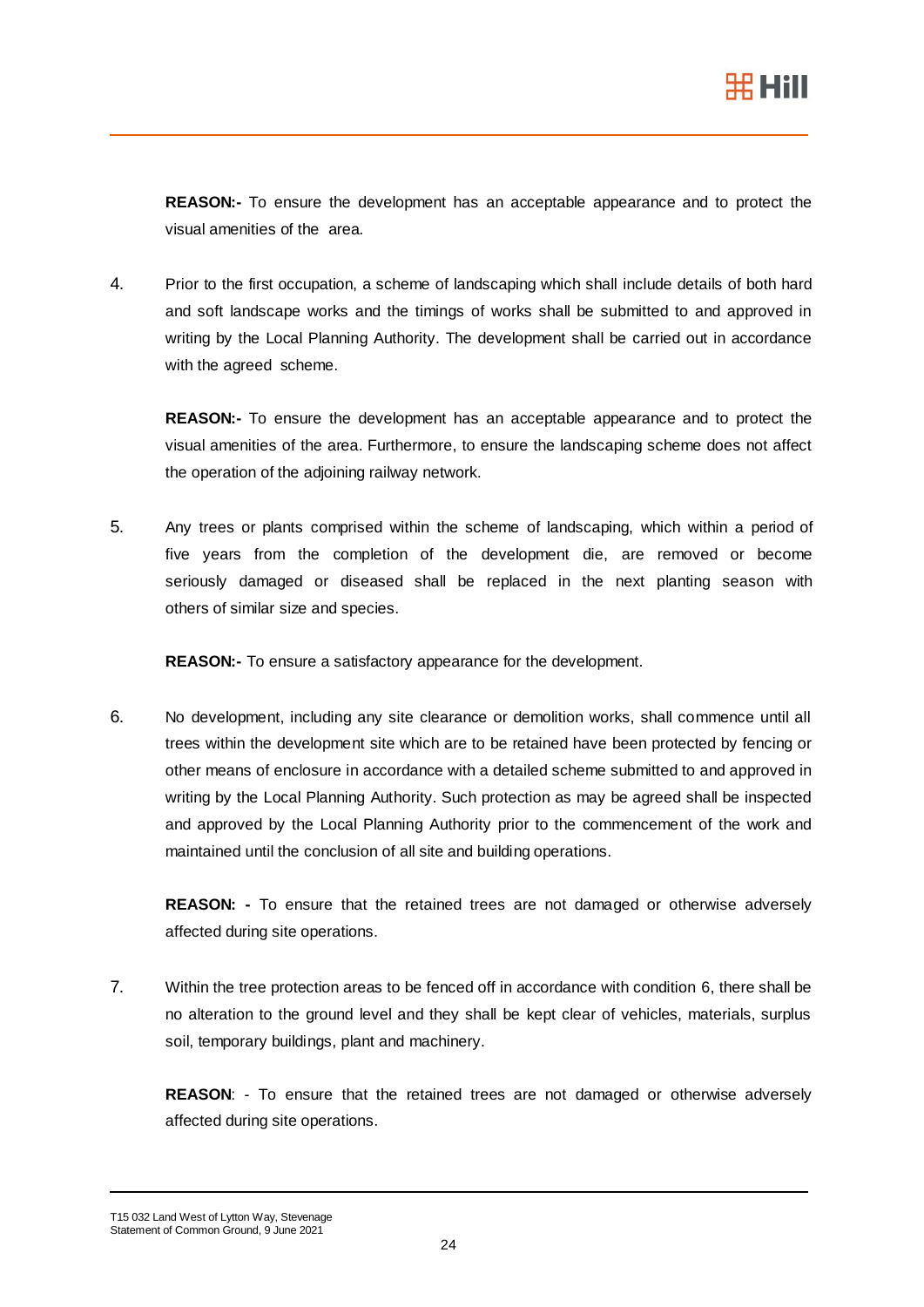

8. No removal of trees, scrubs or hedges shall be carried out on site between 1<sup>st</sup> March and 31<sup>st</sup> August inclusive in any year, unless a pre-works survey of the vegetation to be removed and surrounding vegetation is undertaken immediately prior to removal by a suitable qualified Ornithologist.

**REASON**:- Nesting birds are protected from disturbance under the Wildlife and Countryside Act 1981 (As amended).

9. Prior to commencement of works above slab level, details of any external lighting, including the intensity of illumination and predicted light contours, shall be submitted to and approved in writing by the Local Planning Authority. Any external lighting shall accord with the details so approved.

**REASON**:- In order to protect the amenities and operations of neighbouring properties and to ensure any external lighting does not prejudice highway safety.

- 10. Prior to the commencement of development (including site clearance) a Construction Management Plan for the construction phases shall be submitted to and approved in writing by the Local Planning Authority. Thereafter, the works of construction of the development shall only be carried out in accordance with the approved statement. The Construction Management Plan shall address the following matters:-
	- (i) Details of construction phasing programme (including any pre-construction enabling works);
	- (ii) Hours of operations including times of deliveries and removal of waste which should avoid school pick up/drop off times;
	- (iii) Demolition and construction works between the hours of 0730 and 1800 on Mondays to Fridays and between the hours of 0830 and 1300 on Saturdays only.
	- (iv) The site set-up and general arrangements for storing plant including cranes, materials, machinery and equipment, temporary offices and other facilities, construction vehicle parking and loading/unloading and vehicle turning areas;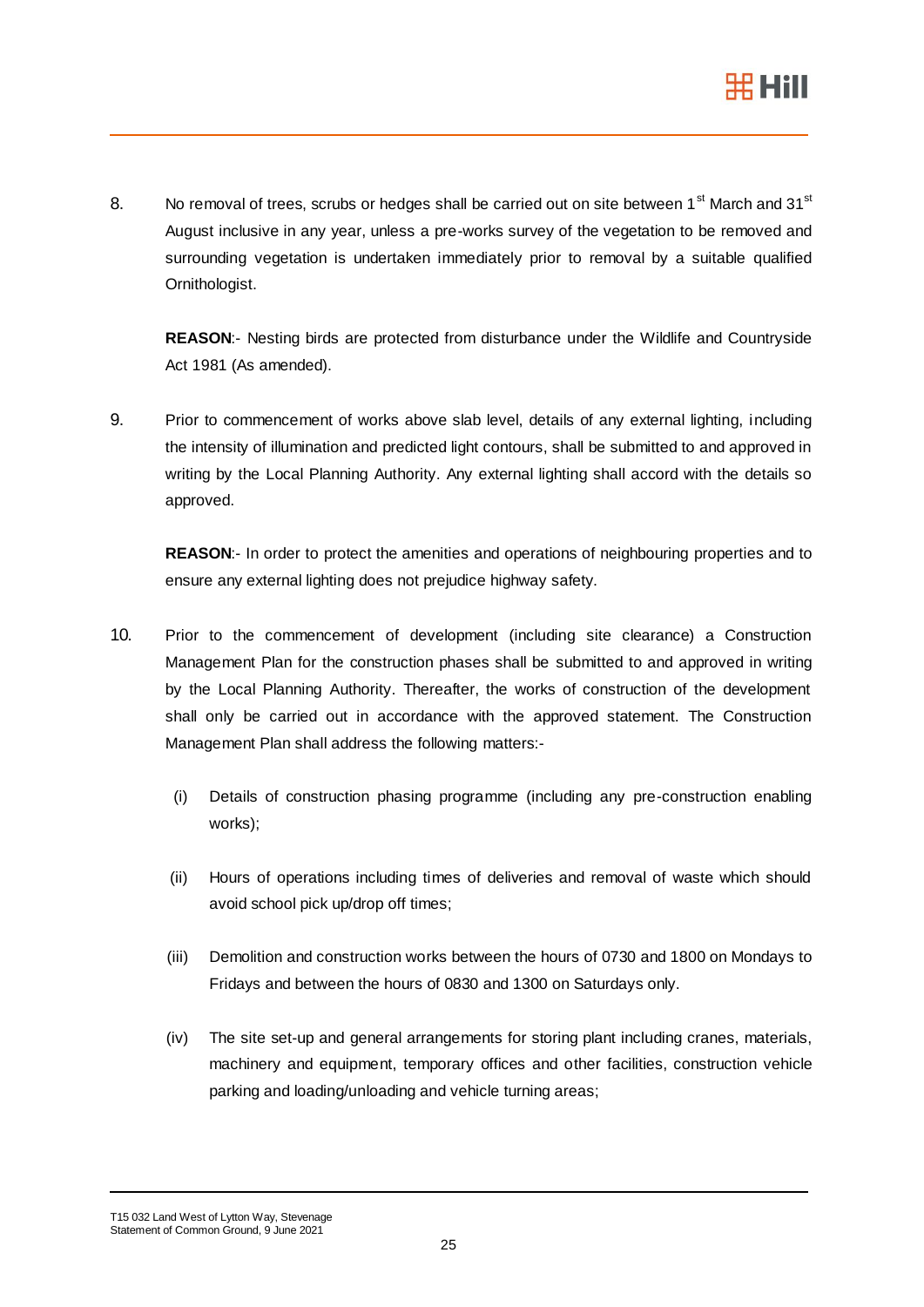

- (v) Access and protection arrangements around the site for pedestrians, cyclists and other road users;
- (vi) Details of the provisions for temporary car parking during construction which shall be provided prior to the commencement of construction activities;
- (vii) The location of construction traffic routes to and from the site, details of their signing, monitoring and enforcement measures;
- (viii) Screening and hoarding;
- (ix) End of day tidying procedures;
- (x) Construction and storage compounds (including areas designated for car parking);
- (xi) Siting and details of wheel washing facilities;
- (xii) Cleaning of site entrances, site tracks and the adjacent public highway;
- (xiii) Control measures to manage noise and dust;
- (xiv) Disposal of surplus materials;
- (xv) Post construction restoration/reinstatement of the working areas and access to the public highway.
- (xvi) Details of the access and highways works to accommodate construction traffic.
- (xvii) Details of consultation and complaint management with local businesses and neighbours.
- (xviii) Mechanisms to deal with environmental impacts such as noise and vibration, air quality and dust, light and odour;
- (xix) Details of any proposed piling operations, including justification for the proposed piling strategy, a vibration impact assessment and proposed control and mitigation measures;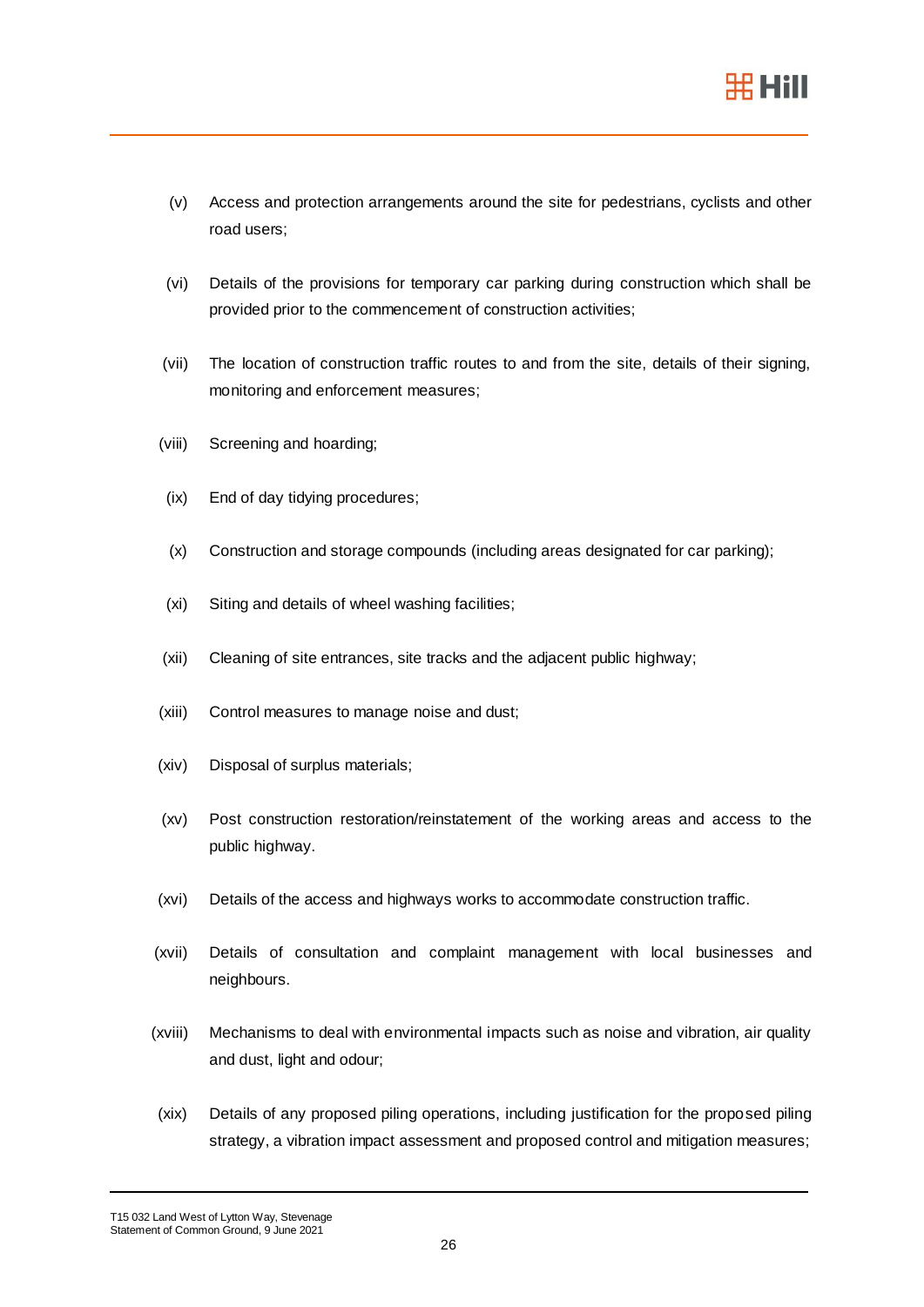

(xx) Details of a Site Waste Management Plan (SWMP) detailing actual waste arising and how waste is managed (i.e. re-used, recycled or sent off site for treatment or disposal) and where it is sent to. Further updated should be provided throughout the life of the development at an interim of two months or sooner should the level of waste be considered significant by the developer.

**REASON**:- To minimise the impact of construction vehicles and to maintain the amenity of the local area.

- 11. No development apart from demolition and site preparation works shall take place until the final design of the surface water drainage scheme has been submitted to and approved in writing by the Local Planning Authority. The surface water drainage system will be based on the Flood Risk Assessment prepared by PEP Civil & Structures Ltd, reference 460917-PEP-00-xx-RP-C-6201, dated September 2019. The scheme shall also include;
	- (i) Confirmation of Thames Water agreement demonstrating discharge is permitted at the agreed rate of 12.0l/s.
	- (ii) Implement drainage strategy based on detention basin, permeable paving and geocellular tanks as indicated on the proposed drainage strategy drawing 469017- PEP-00-XX-DR-C-1800 Rev P04 and drawing 469017-PEP-00-XX-DR-C-1801 Rev P04
	- (iii) Detailed engineered drawings of the proposed SuDS features including their, location, size, volume, depth and any inlet and outlet features including any connecting pipe runs and all corresponding calculations/modelling to ensure the scheme caters for all rainfall events up to and including the 1 in 100 year + 40% allowance climate change event.
	- (iv) Silt traps for protection for any residual tanked elements.

**REASON**:-To prevent flooding by ensuring the satisfactory storage and disposal of surface water from the site

12. The development shall be carried out in accordance with the approved final design of the surface water drainage scheme.

**REASON**:- To reduce the risk of flooding to the proposed development and future occupants.

T15 032 Land West of Lytton Way, Stevenage Statement of Common Ground, 9 June 2021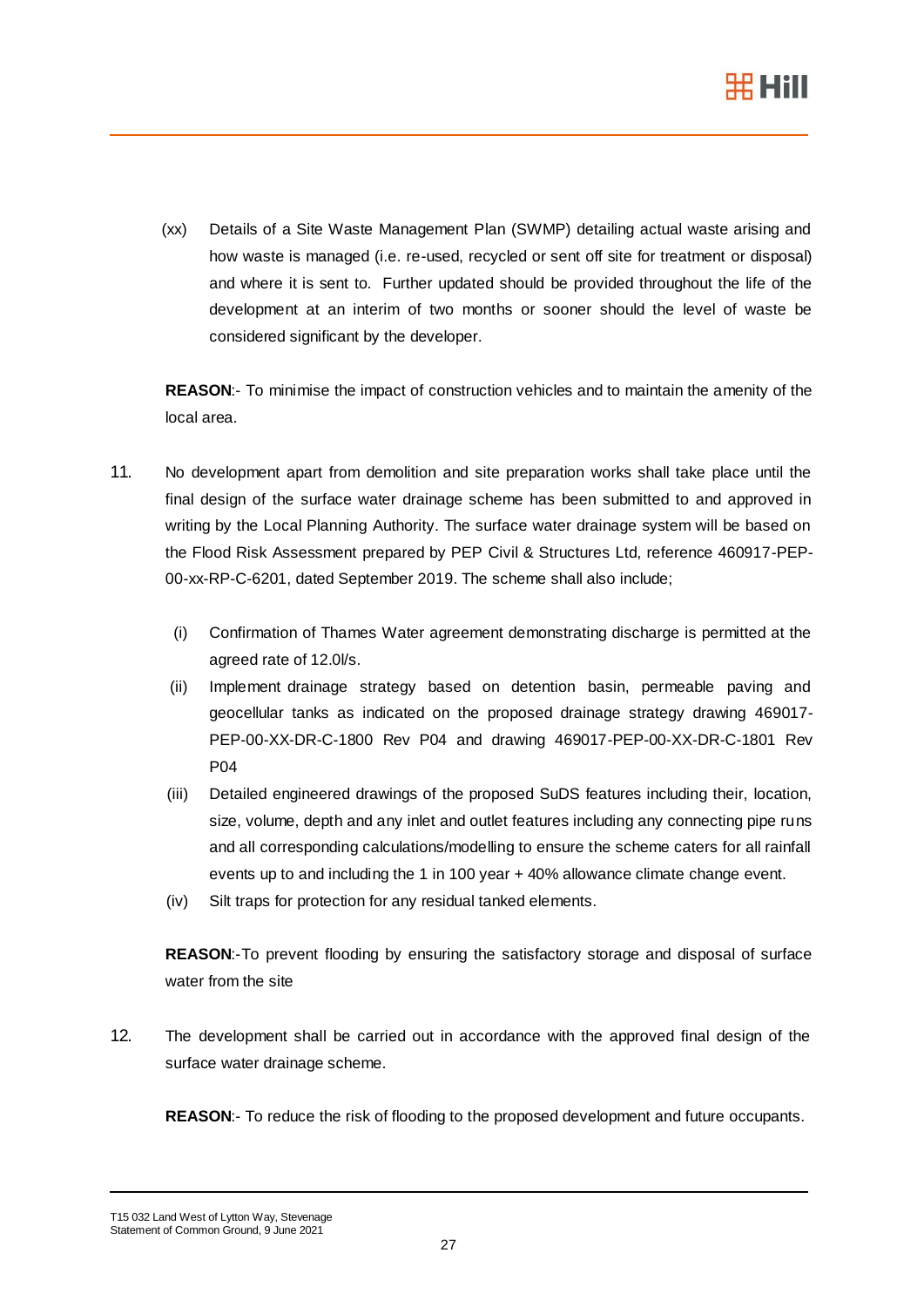

- 13. Upon completion of the surface water drainage works, a management and maintenance plan for the SuDS features and drainage network must be submitted to the Local Planning Authority for approval in writing. The scheme shall include;
	- (i) Provision of a complete set of as built drawings for site drainage.
	- (ii) Maintenance and operational activities.
	- (iii) Arrangements for ongoing management and measures to secure the operation of the scheme throughout its lifetime.

The development shall thereafter be carried out in accordance with the approved details.

**REASON**:- To prevent flooding by ensuring the satisfactory storage of/disposal of surface water from the site.

- 14. No properties shall be occupied until written confirmation has been provided that either:-
	- (i) All wastewater network upgrades required to accommodate the additional flows from the development have been completed; or
	- (ii) A housing and infrastructure phasing plan has been agreed with Thames Water to allow additional properties to be occupied.
	- (iii) Where a housing and Infrastructure phasing plan is agreed, no occupation shall take place other than in accordance with the agreed housing and infrastructure phasing plan.

**REASON**:- Network reinforcement works are likely to be required to accommodate the proposed development. Any reinforcement works identified will be necessary in order to avoid sewage flooding and/or potential pollution incidents.

15. An Armco or similar barrier should be located in positions where vehicles may be in a position to drive into or roll onto the railway or damage the lineside fencing. Network Rail's existing fencing/wall must not be removed or damaged. The barrier would need to be installed at each turning area, roadway and car parking area which is located adjacent to the railway.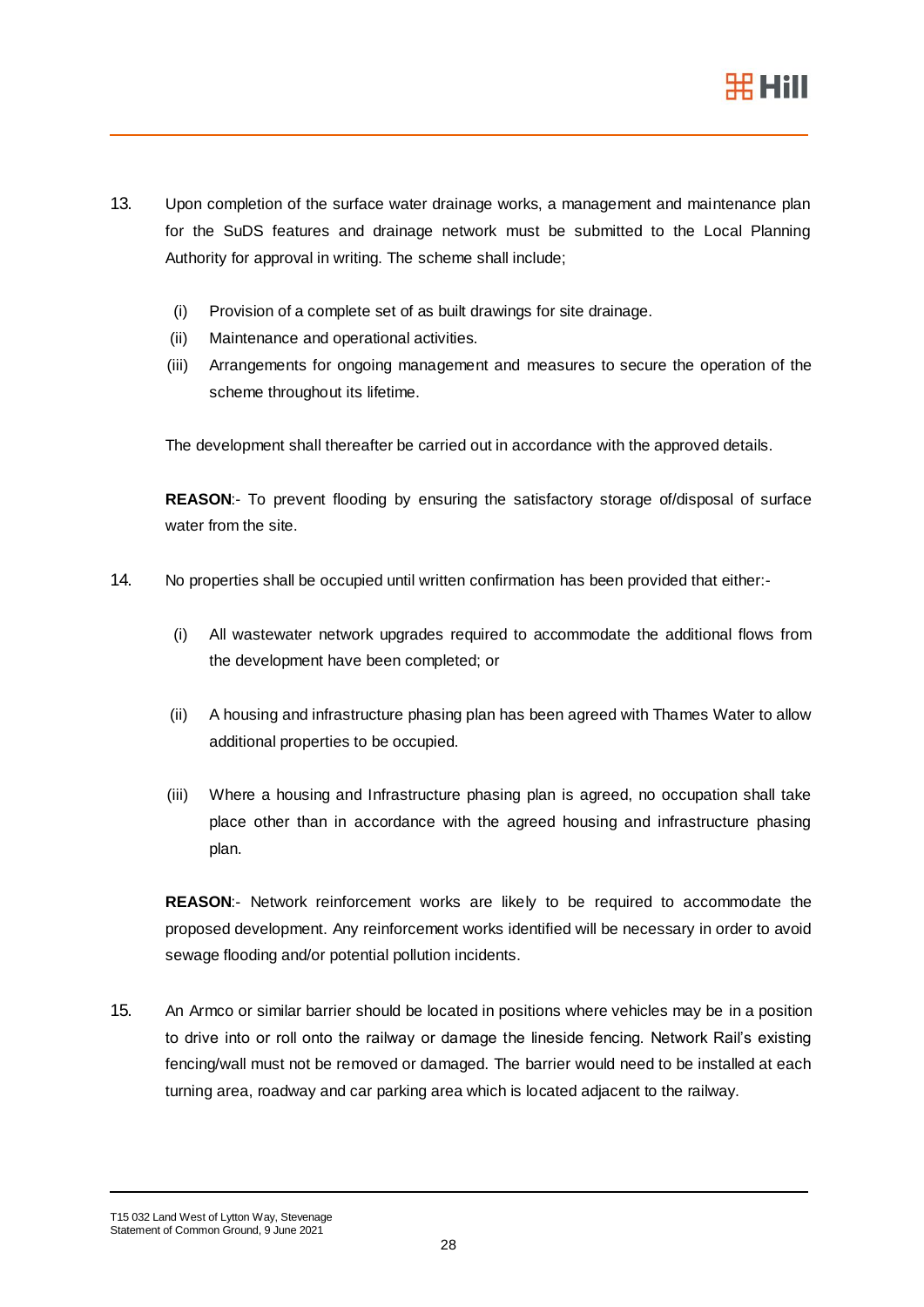

**REASON**:- In order to protect infrastructure associated with the railway line managed by Network Rail.

16. In the event that contamination is found at any time when carrying out the approved development that was not previously identified it must be reported in writing immediately to the Local Planning Authority. An investigation and risk assessment must be undertaken and where remediation is necessary a remediation scheme must be prepared in accordance with the requirements of condition 17 and submitted to the Local Planning Authority for approval. Following completion of measures identified in the approved remediation scheme a verification report must be submitted to the Local Planning Authority for approval in accordance with condition 18.

**REASON**:- To prevent harm to human health and pollution of the water environment in accordance with Government policy set out in The National Planning Policy Framework.

17. A detailed remediation scheme to bring the site to a condition suitable for the intended use by removing unacceptable risks to human health, buildings and other property and the natural and historic environment must be prepared, and is subject to the approval in writing of the Local Planning Authority. The scheme must include all works to be undertaken, proposed remediation objectives and remediation criteria, timetable of works and site management procedures. The scheme must ensure that the site will not qualify as contaminated land under Part 2A of the Environmental Protection Act 1990 in relation to the intended use of the land after remediation.

**REASON**:- To prevent harm to human health and pollution of the water environment in accordance with Government policy set out in The National Planning Policy Framework.

18. The approved remediation scheme must be carried out in accordance with its terms. The Local Planning Authority must be given two weeks written notification of commencement of the remediation scheme works. Following completion of measures identified in the approved remediation scheme, a verification report that demonstrates the effectiveness of the remediation carried out must be produced, and is subject to the approval in writing of the Local Planning Authority.

**REASON**:- To prevent harm to human health and pollution of the water environment in accordance with Government policy set out in The National Planning Policy Framework.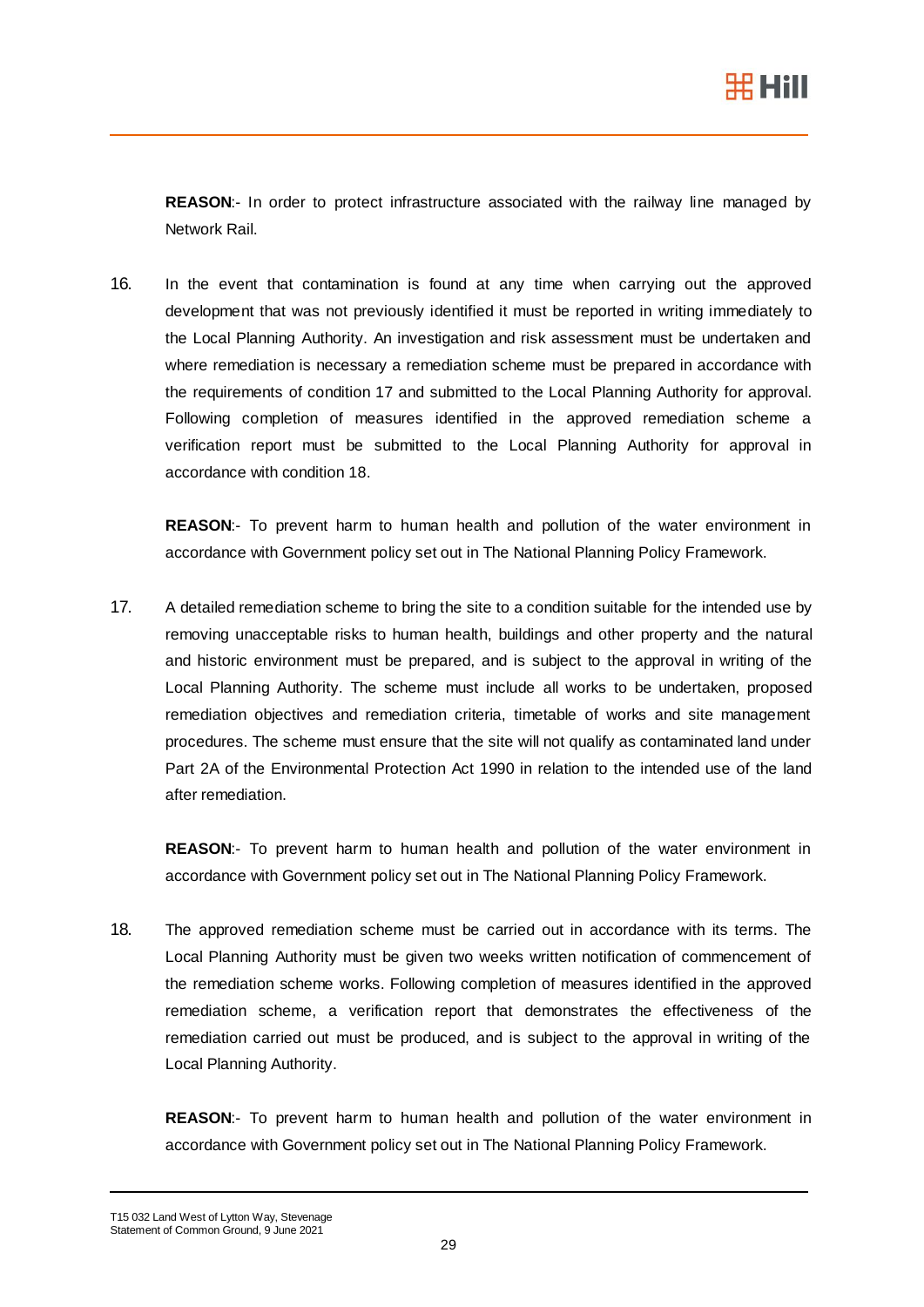

<span id="page-29-0"></span>19. No development above slab level shall take place until a scheme for protecting the proposed dwellings from noise arising from road & rail traffic and air transport sources has been submitted to and approved in writing by the local planning authority. The scheme shall follow the recommendations identified in the Cass Allen Noise Impact Assessment report (Ref: RP02-16241) dated 23rd July 2019. No dwelling shall be occupied until the measures detailed within the scheme for that dwelling has been implemented in accordance with the approved details, and shown to be effective, and it shall be retained in accordance with those details thereafter.

**REASON**: To protect the amenity of future occupiers of the development hereby approved.

<span id="page-29-1"></span>20. No development above slab level shall take place until a scheme for protecting the proposed dwellings from noise arising from internal plant & plant rooms, undercroft parking areas and the communal gym has been submitted to and approved in writing by the local planning authority. No dwelling shall be occupied until the measures within the scheme for that dwelling has been implemented in accordance with the approved details, and shown to be effective, and it shall be retained in accordance with those details thereafter.

**REASON**: To protect the amenity of future occupiers of the development hereby approved.

21. Prior to first occupation of the development hereby approved the details of the type and design of at least 576 cycle parking spaces (at least one per property) should be submitted to and approved in writing by the Local Planning Authority. Residents cycle parking should be in the form of lit, lockable and weather resistant cycle lockers or stores and be installed in accordance with the approved details. Cycle parking shall be fully completed for each block or phase and in accordance with the approved details before first occupation of that particular block or phase in the development.

**REASON**: To ensure the provision of cycle parking spaces in line with the Council's adopted standards contained in Policy 1 and 5 of the Hertfordshire's Local Transport Plan 4 and in accordance with the Stevenage's parking standards.

22. Prior to first occupation of the development hereby approved the following pedestrian improvement works shall be undertaken:

T15 032 Land West of Lytton Way, Stevenage Statement of Common Ground, 9 June 2021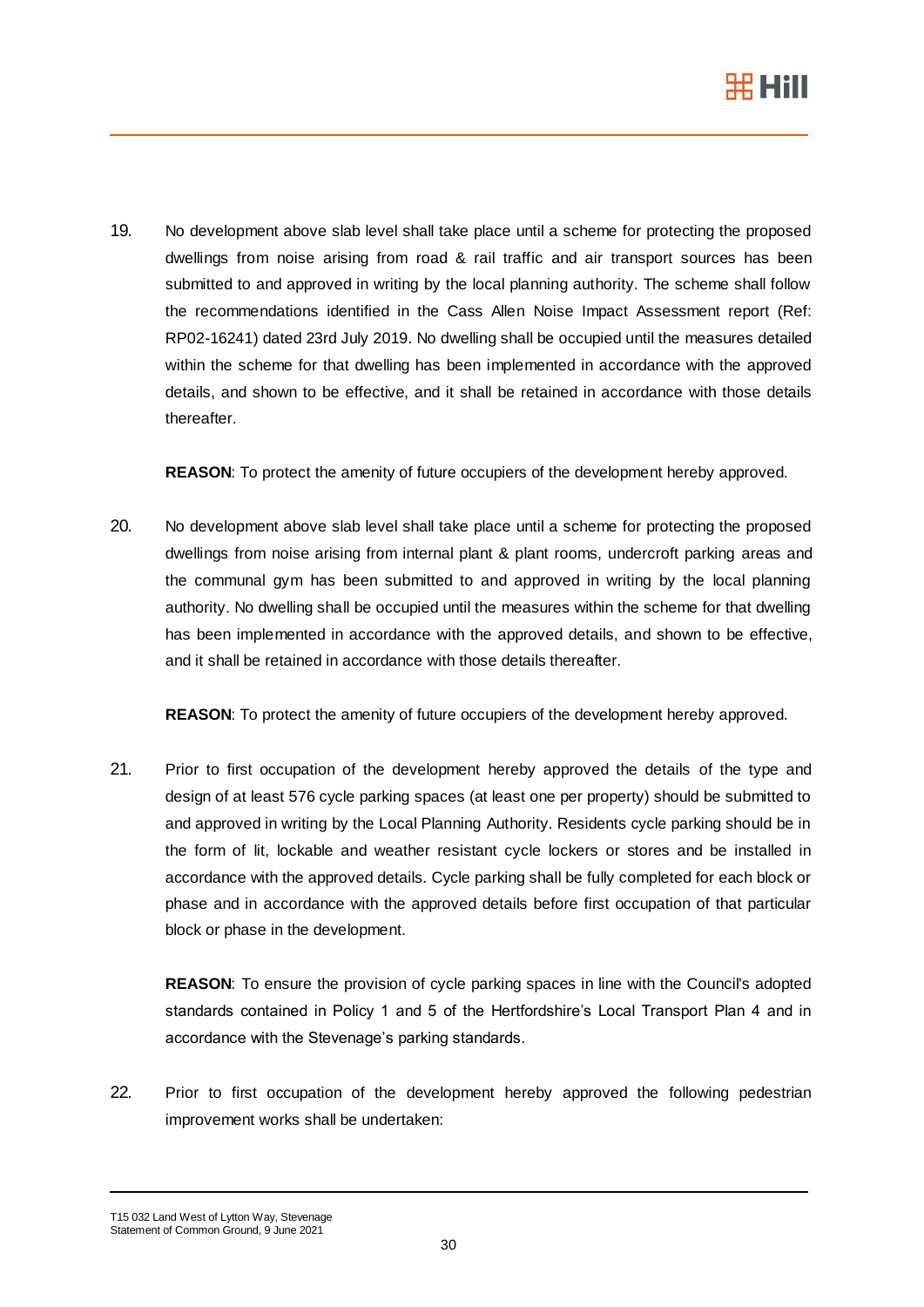

- (i) Provision of new ramp in accordance with Appendix B of WSP Technical Note HCC003 dated 24th January 2020
- (ii) Provision of a new pedestrian access to the north as identified under Appendix C of WSP Technical Note HCC003 dated 24th January 2020.

The works shall be completed before first occupation of the new development.

**REASON**: So that all users of the development can safely walk to and from the site, in compliance with paragraphs 108 and 110 of the NPPF.

23. Prior to the occupation of the development hereby permitted, the details of the siting, type and specification of Electric Vehicle Charging Points (EVCPs) for 28 vehicles, the energy sources, a timetable for their delivery and the strategy/management plan for supply and maintenance of the EVCPs shall be submitted to and approved in writing by the Local Planning Authority. All EVCPs shall be installed in accordance with the approved details and timetable and permanently maintained and retained.

**REASON**: To ensure construction of a satisfactory development and to promote sustainable development in accordance with Policies 5, 19 and 20 of Hertfordshire's Local Transport Plan (adopted 2018).

24. No part of the development hereby permitted shall be occupied prior to the implementation of the approved WSP's Residential Travel Plan Doc Ref No. 70020570-RTP-001 Dated July 2019. Those parts of the approved Travel Plans that are identified therein as being capable of implementation after occupation shall be implemented in accordance with the timetable contained therein and shall continue to be implemented as long as any part of the development is occupied.

**REASON**: To ensure that sustainable travel options associated with the development are promoted and maximised to be in accordance with Policies 3, 5, 7, 8, 9 and 10 of Hertfordshire's Local Transport Plan (adopted 2018).

25. Notwithstanding the details shown in this application the treatment of all boundaries including details of any walls, fences, gates or other means of enclosure shall be submitted to and approved in writing by the Local Planning Authority prior to any works above slab level. The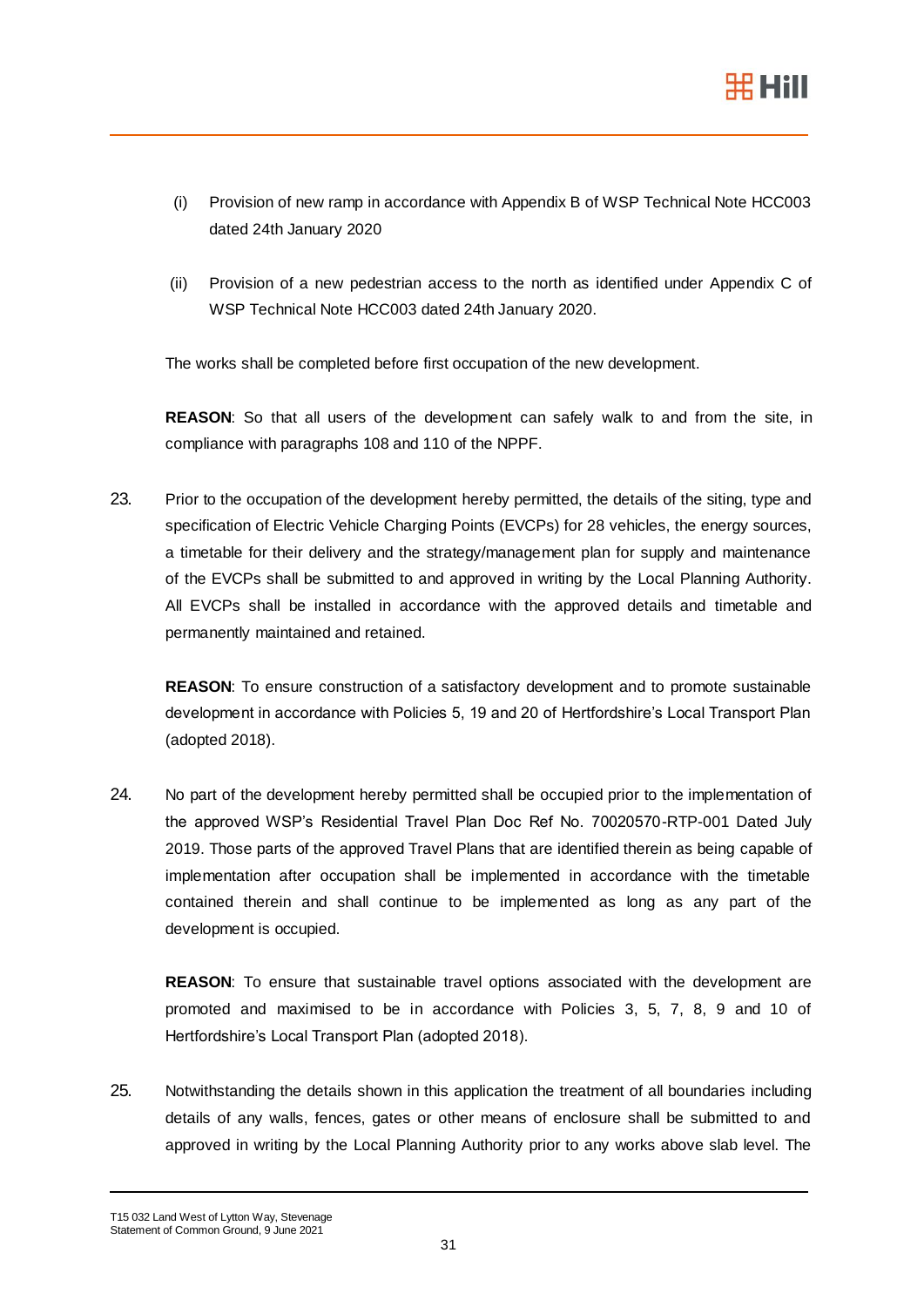

approved boundary treatments shall be completed before the use hereby permitted is commenced or before the building(s) is occupied and thereafter permanently retained.

**REASON**:- To ensure a satisfactory standard of development in the interests of amenity

26. Prior to the first occupation, details of a scheme to provide suitable bird and bat boxes shall be submitted to and approved in writing by the Local Planning Authority. The scheme shall include details of the timing of provision. The scheme shall be installed in accordance with approved details.

**REASON**: - To increase opportunities for wildlife in new developments.

27. Prior to the first occupation, details shall be submitted to and agreed in writing by the local planning authority of the layout of the open space/play area identified to be constructed adjacent to block 7. The scheme shall include details of the gradient/levels of the proposed play area and details of any equipment to be provided. The scheme shall be implemented in accordance with the approved details prior to the occupation of block 7 or before the occupation of 50% of the dwellings, whichever is the sooner.

**REASON**:- To ensure the provision of quality play space in the development.

28. The development shall be implemented in accordance with the above slab level measures to reduce energy and water consumption contained within the approved Whitecode Design Associates Energy Strategy 10293-S-EBER-0001 Revision 5 dated 30 July 2019

**REASON**:- To ensure the development is adaptable to climate change

29. Prior to the first occupation of the dwellings hereby permitted the approved refuse and recycle stores shall be constructed in accordance with the details submitted with this application and shall be permanently retained in the form.

**REASON**:- To ensure that there is sufficient refuse/recycle provision in accordance with the Council's standards and maintained for all dwellings and the development as a whole in perpetuity

T15 032 Land West of Lytton Way, Stevenage Statement of Common Ground, 9 June 2021